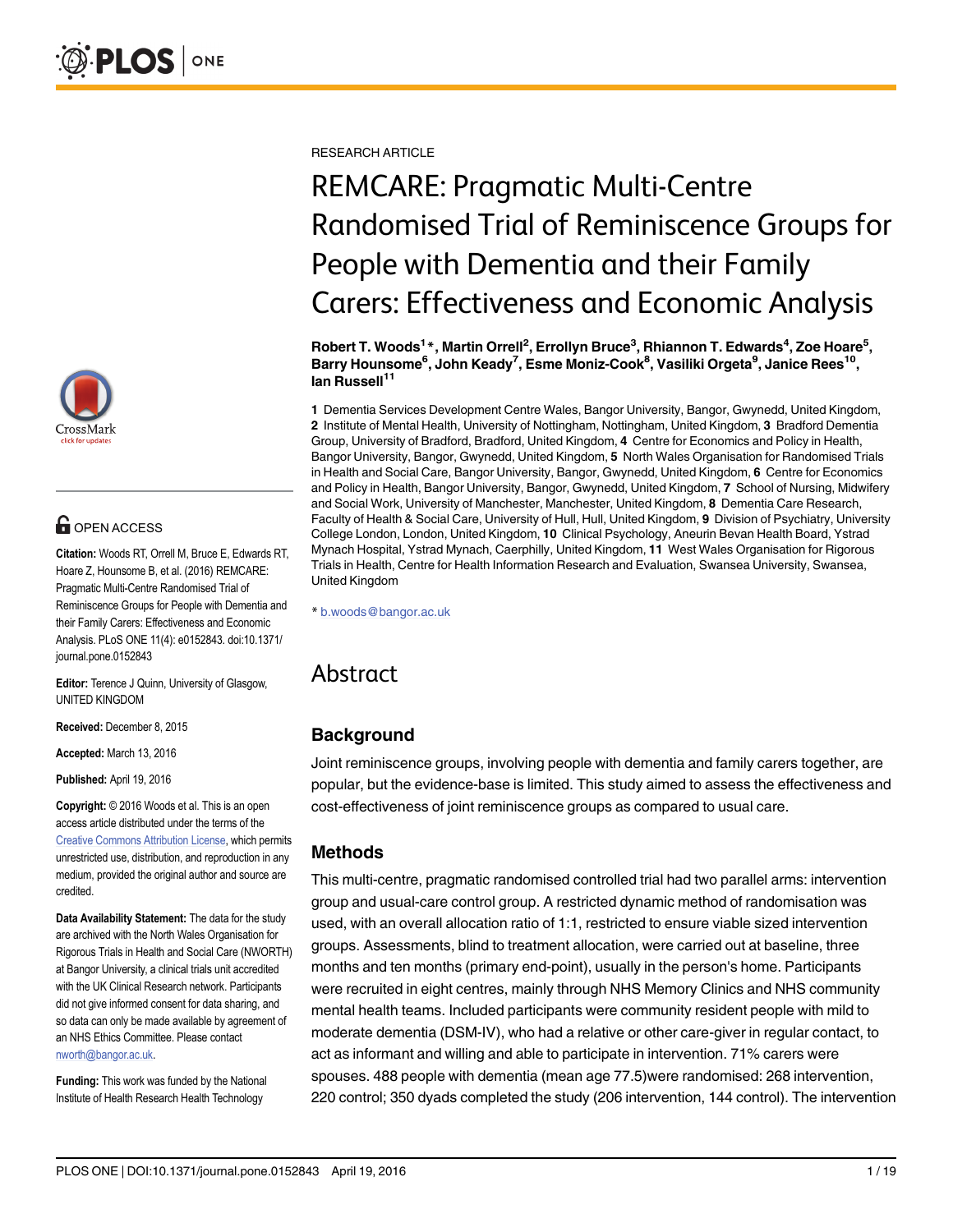<span id="page-1-0"></span>

Assessment Programme Ref: 06/304/229, [http://www.](http://www.nets.nihr.ac.uk/programmes/hta) [nets.nihr.ac.uk/programmes/hta](http://www.nets.nihr.ac.uk/programmes/hta) and Medical Research Council Ref: G0300932, [http://www.mrc.ac.](http://www.mrc.ac.uk/) [uk/.](http://www.mrc.ac.uk/) The funders had no role in study design, data collection and analysis, decision to publish, or preparation of the manuscript.

Competing Interests: The authors have declared that no competing interests exist.

evaluated was joint reminiscence groups (with up to 12 dyads) weekly for twelve weeks; monthly maintenance sessions for further seven months. Sessions followed a published treatment manual and were held in a variety of community settings. Two trained facilitators in each centre were supported by volunteers. Primary outcome measures were selfreported quality of life for the person with dementia (QoL-AD), psychological distress for the carer (General Health Questionnaire, GHQ-28). Secondary outcome measures included: autobiographical memory and activities of daily living for the person with dementia; carer stress for the carer; mood, relationship quality and service use and costs for both.

#### **Results**

The intention to treat analysis (ANCOVA) identified no differences in outcome between the intervention and control conditions on primary or secondary outcomes (self-reported QoL-AD mean difference 0.07 (-1.21 to 1.35),  $F = 0.48$ ,  $p = 0.53$ ). Carers of people with dementia allocated to the reminiscence intervention reported a significant increase in anxiety on a General Health Questionnaire-28 sub-scale at the ten month end-point (mean difference 1.25 (0.25 to 2.26),  $F = 8.28$ ,  $p = 0.04$ ). Compliance analyses suggested improved autobiographical memory, quality of life and relationship quality for people with dementia attending more reminiscence sessions, however carers attending more groups showed increased care-giving stress. Economic analyses from a public sector perspective indicated that joint reminiscence groups are unlikely to be cost-effective. There were no significant adverse effects attributed to the intervention. Potential limitations of the study include less than optimal attendance at the group sessions—only 57% of participants attended at least half of the intervention sessions over the 10 month period, and a higher rate of study withdrawal in the control group.

#### **Conclusions**

This trial does not support the clinical effectiveness or cost-effectiveness of joint reminiscence groups. Possible beneficial effects for people with dementia who attend sessions as planned are offset by raised anxiety and stress in their carers. The reasons for these discrepant outcomes need to be explored further, and may necessitate reappraisal of the movement towards joint interventions.

#### Trial Registration

ISRCTN Registry [ISRCTN42430123](http://www.isrctn.com/ISRCTN42430123)

## Introduction

There is increasing recognition that in dementia care psychosocial interventions may have comparable value to pharmacological approaches  $[1,2]$  $[1,2]$  $[1,2]$  and may be preferable in some contexts, e.g. where medication may be ineffective or have negative side-effects  $[3,4]$  $[3,4]$  $[3,4]$  $[3,4]$  $[3,4]$ , as long as there is no additional strain on family carers  $[5]$  $[5]$ . Despite reminiscence being the most popular therapeutic approach to working with people with dementia, there is little evidence on effectiveness and cost-effectiveness. Reminiscence work with people with dementia has an extensive history  $[6]$ , engendering enjoyable activities that promote communication and well-being. Reminiscence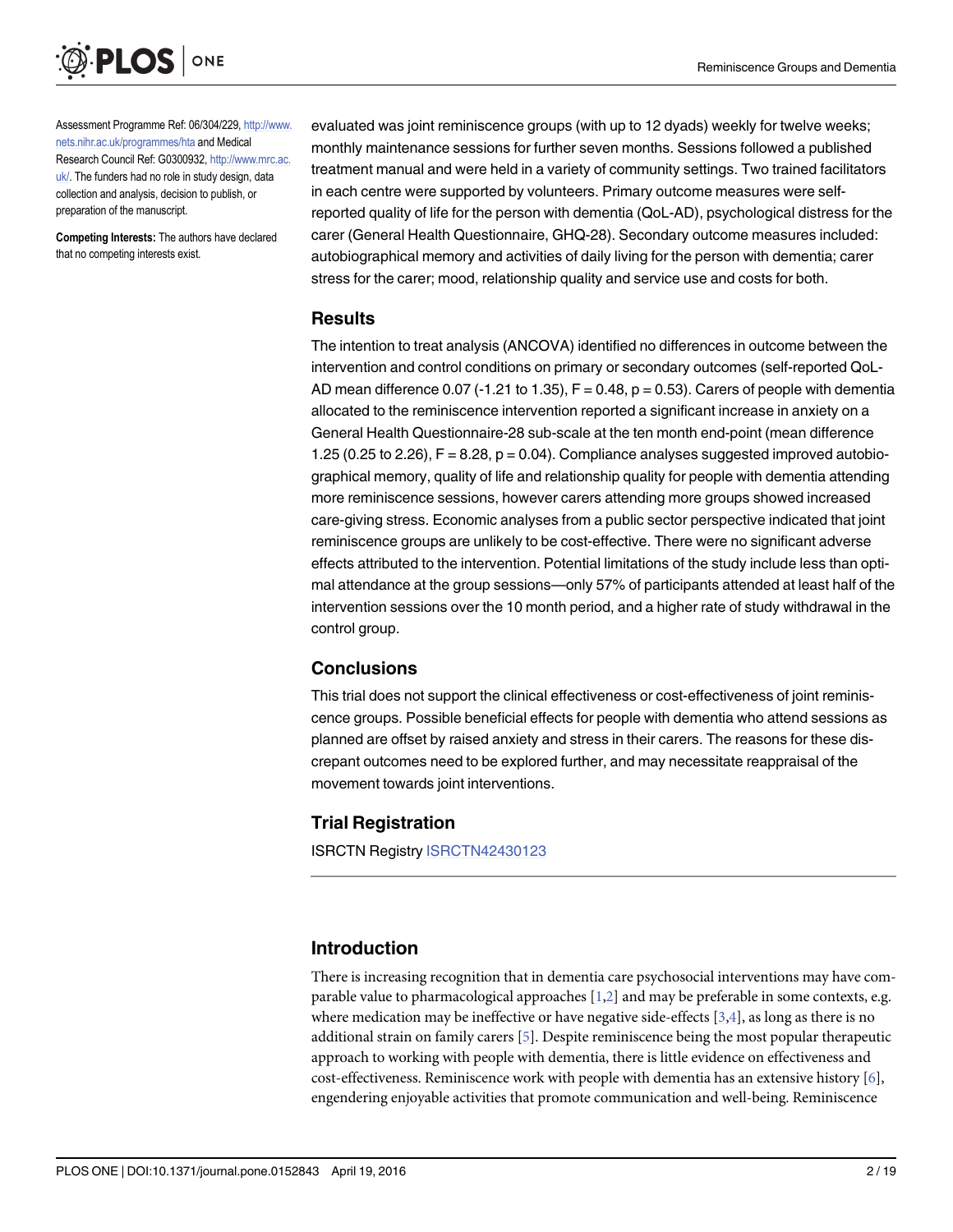<span id="page-2-0"></span>works with early memories, often intact in dementia, drawing on preserved abilities, rather than emphasising impairments. A Cochrane review on reminiscence therapy for people with dementia [\[7](#page-17-0)] did not identify any rigorous trials or economic analyses in this field. All four randomised controlled trials (RCTs) suitable for analysis were small or of poor quality and each examined different types of reminiscence work. One of the two studies that were group-based included family carers in the groups, in line with a meta-analysis on interventions with family carers of people with dementia suggesting that joint approaches may be more effective in improving carer outcomes than approaches targeted only at the carer [\[5\]](#page-17-0). The trials together identified significant improvements in cognition and mood 4–6 weeks after treatment, and reduced stress in carers participating with the person with dementia in a reminiscence group. Recent reminiscence research [[8](#page-17-0)–[10](#page-17-0)] has not involved family carers with people with dementia, making use of technology-based reminiscence or evaluating groups in a care home context. The National Institute for Health and Care Excellence and Social Care Institute for Excellence (NICE-SCIE) Guideline on dementia [\[3\]](#page-17-0) found insufficient evidence to recommend reminiscence therapy, although its potential impact on mood of the person with dementia was highlighted. The aim of our REMCARE trial was to evaluate a specific, promising form of reminiscence work, avoiding the methodological limitations of previous work. Thus we set out to assess the effectiveness and cost-effectiveness of joint reminiscence groups for both people with dementia and their carers as compared with usual care.

## Methods

## Design

The design was a pragmatic eight-centre randomised trial [\(Fig 1\)](#page-3-0) with two parallel arms: an intervention group, and a control group receiving care as usual. Assessments, blind to treatment allocation, were carried out at baseline, three months and ten months (the primary end point). Randomisation used a dynamic allocation method [[11](#page-17-0)] stratifying for spousal or nonspousal relationship of the dyad. Complete list randomisation for each wave of recruitment within each centre was completed. Randomisation was carried out remotely by the NWORTH accredited Clinical Trials Unit, initiated by a local researcher who did not take part in followup assessments. This researcher arranged for those pairs (up to 12) randomised to the intervention group to attend sessions, and liaised with the group facilitator. Though participants could not be blinded to their allocated treatment, all follow-up data were gathered by blinded interviewers. In order to reduce the risk of participants occasionally and inadvertently unblinding researchers, explicit reminders were given to participants before assessment visits and selfreport measures were used wherever feasible. Assessors were also asked to record their impression of the arm to which each participant belonged so that any bias could be detected. A favourable ethical opinion was given by the Multi-centre Research Ethics Committee for Wales (ref no. 07/MRE09/58).

## **Participants**

Recruitment took place through mental health services for older people in each area especially Memory Clinics and Community Mental Health Teams for Older People, associated day services and voluntary sector agencies such as the Alzheimer's Society, Dementia UK and Age Concern in the areas Bangor, Bradford, London, Manchester, Newport and Hull. Recruitment took place in three to five waves in each centre, between June 2008 and July 2010. Assessments were usually carried out in the person's home, and treatment groups held in a variety of community settings. Participants were 488 people (mean age 77.5) with dementia initially living in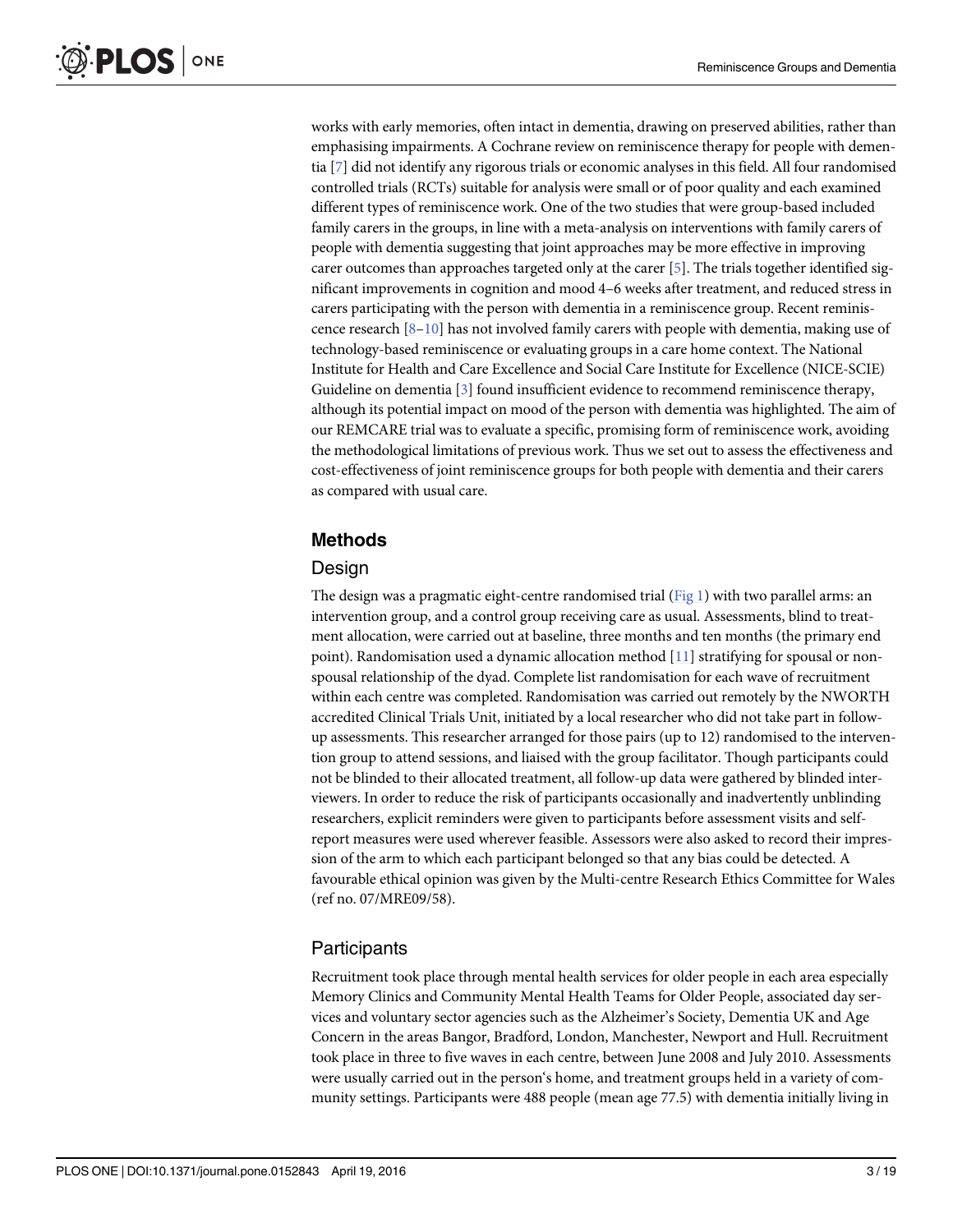

[Fig 1. C](#page-2-0)onsort diagram of participant flow through study.

doi:10.1371/journal.pone.0152843.g001

the community. Most carers were spouses (71%). 350 dyads completed the study. Participants were free to seek additional assistance and support elsewhere at any time after baseline.

#### Inclusion criteria

To be included in the study, participants had to: have mild/moderate dementia diagnosed using DSM-IV criteria; be able to communicate and understand communication, to some degree (score of 1 or 0 on specific items of the Clifton Assessment Procedures for the Elderly— Behaviour Rating Scale  $[12]$  $[12]$  $[12]$ ; be able to engage in group activity; live in the community; have a

<span id="page-3-0"></span> $PLOS$  ONE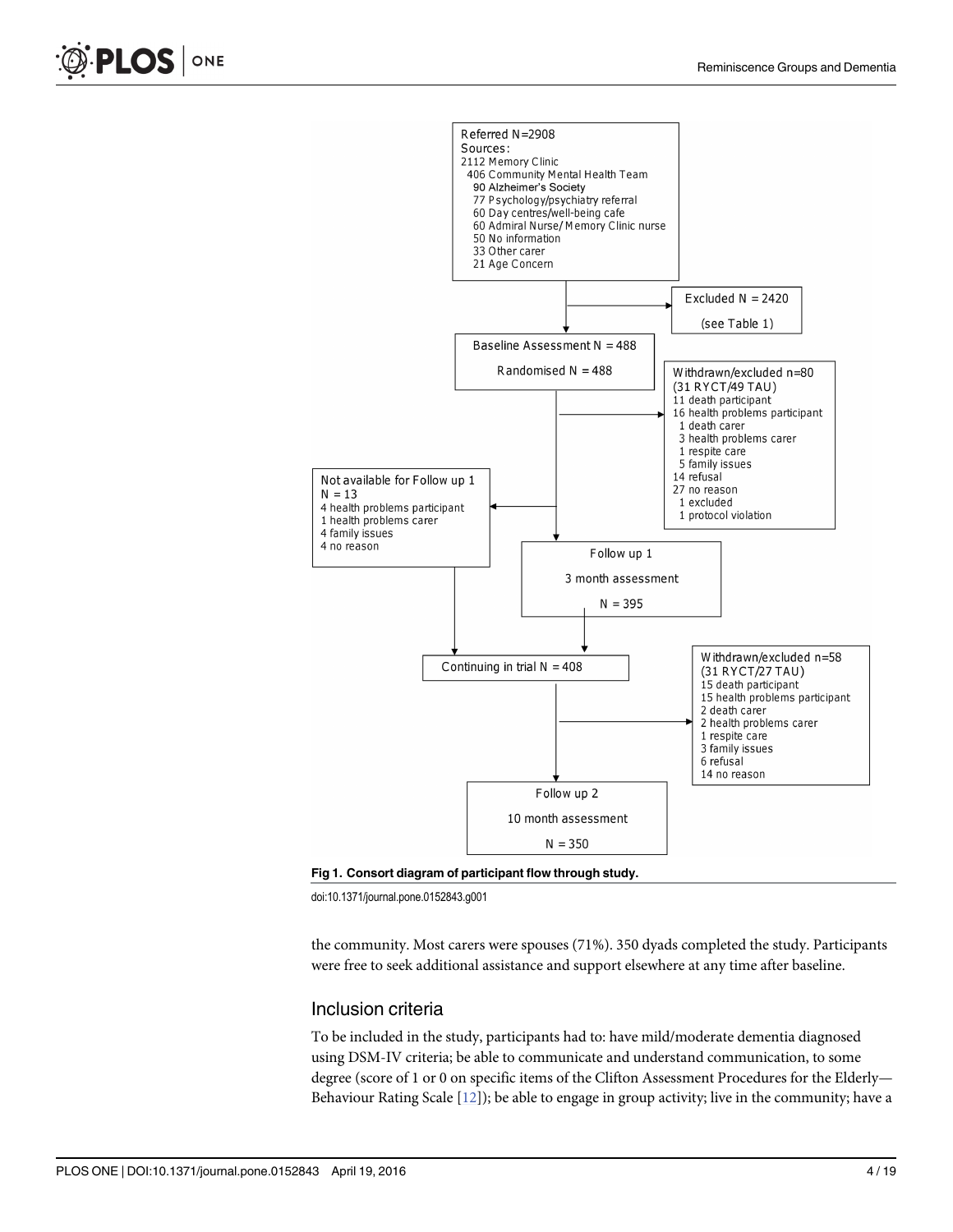<span id="page-4-0"></span>relative or other carer who could act as an informant, and was willing and able to participate in the joint intervention; not have any serious problem which could undermine participation (e.g. major physical or sensory disabilities, learning disability, or severe agitation).

#### Intervention

The intervention followed the 'Remembering Yesterday, Caring Today' (RYCT) manual  $[13]$ , developed in the trial platform for this study  $[14]$  $[14]$  $[14]$ . Joint reminiscence groups emphasise active and passive reminiscence by both carers and people with dementia. Group sessions were held weekly over 12 consecutive weeks, followed by seven monthly maintenance group sessions. Sessions were led by two trained facilitators in each centre, supported by trained volunteers. The manual recommends a blend of activities for each session, based on core principles. Each session lasted two hours and focused on a different theme, including childhood, schooldays, working life, marriage, and holidays and journeys. Dyads were encouraged to contribute with materials brought from home. Maintenance sessions followed a similar pattern. Each session blended work in large and small groups, and a range of activities including art, cooking, physical re-enactment of memories, singing and oral reminiscence. Since inclusion of the person with dementia was considered paramount, facilitators and volunteers guided carers to value their contribution by allowing the person with dementia to actively participate. Fidelity of the intervention was assured through regular meetings of the treatment facilitators with the trainer, and by the completion of an adherence checklist at the end of each group session.

## Usual care (treatment as usual—TAU)

The services and interventions available to people with dementia and family carers randomised to receive usual treatment varied between and within centres and over time. Both this group and the treatment group could access any other services, except when the reminiscence groups were scheduled at the same time as an alternative activity.

#### Ethical arrangements

No harmful side-effects from participating in reminiscence groups have been documented [[7](#page-17-0)]. Participants entered the study only after giving written informed consent in accordance with the provisions of the Mental Capacity Act 2005. In the event of a participant being judged to lose capacity to consent to participate during the trial, the views of a personal consultee (the carer) were sought regarding continuation. At any point where a participant with dementia became distressed by the assessments they were discontinued. Informed consent was sought separately from the family carer for their own participation.

#### Outcome measures

Primary and secondary measures were completed at baseline, three months after baseline (first follow-up) and ten months after baseline (second follow-up and primary end-point). For the first follow-up the interviews were conducted after the completion of the weekly reminiscence sessions, and for the second follow-up they were after the final monthly maintenance session.

Primary outcome measures. a) Quality of life of the person with dementia, using the scale Quality of Life in Alzheimer's Disease (QoL-AD), which covers 13 domains of quality of life [\[15,16\]](#page-17-0). For this measure, up to two missing values may be replaced with the mean of the other scores. Scores range from 13 to 52; higher scores indicate better quality of life.

b) Carer's mental health, assessed using the 28-item, self-completed General Health Questionnaire GHQ-28  $[17]$  which has been widely used in care-giver research  $[18,19]$  $[18,19]$  $[18,19]$  $[18,19]$  $[18,19]$  and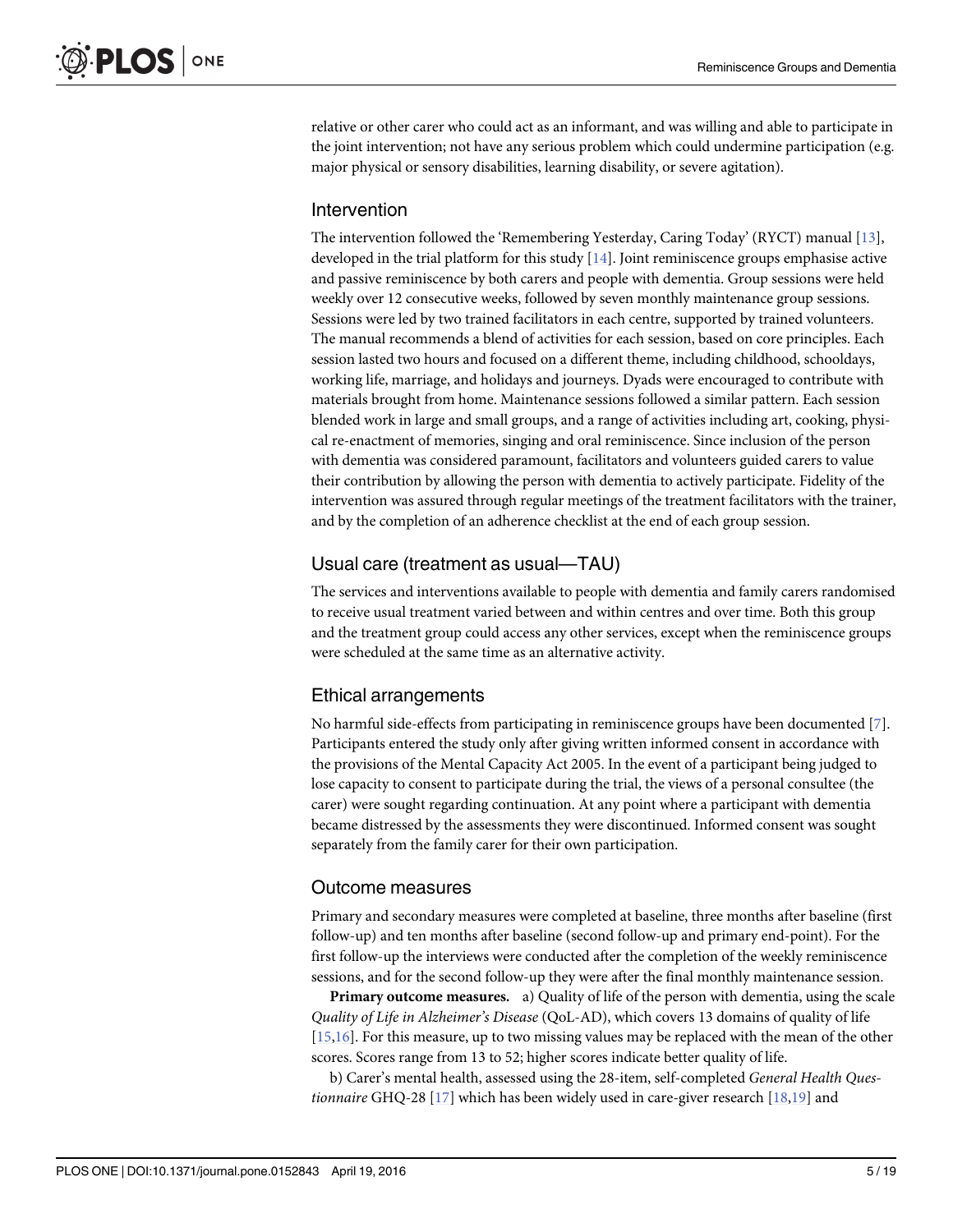<span id="page-5-0"></span>comprises 4 sub-scales: anxiety/insomnia, depression, social dysfunction and somatic symptoms. Higher scores indicate worse mental health, ranging from 0 to 84.

Secondary outcome measures. a) Autobiographical memory, assessed using an extended version of the Autobiographical Memory Interview (AMI) [[20](#page-18-0)] assessing recall of personal memories with sub-scales for both factual (semantic) information (e.g. names of schools or teachers) and specific incidents. The scores range from 0 to 108 for semantic subscale and 0 to 39 for incidents. Higher scores indicate better memory.

b) Quality of relationship, assessed separately by both person with dementia and carer using the Quality of the Carer–Patient Relationship (QCPR) [\[21\]](#page-18-0) comprising 14 items rated on 5-point Likert scales, with two sub-scales designed to assess the warmth of the relationship and the absence of conflict and criticism. Scores range from 14–70 with higher scores reflecting better relationships.

c) Depression and anxiety, using the Cornell Scale for Depression in Dementia (CSDD) [\[22\]](#page-18-0) and the Rating Anxiety In Dementia (RAID) [[23\]](#page-18-0) for the person with dementia. The CSDD (19 items) and the RAID (18 items) are based on interviews with the people with dementia and their carers. The CSDD scores range from 0 to 38 with higher scores reflecting a higher level of depression. The Hospital Anxiety and Depression Scale (HADS) [\[24](#page-18-0)] (used for carers) is a wellvalidated 14-item, self-completed scale with sub-scales for anxiety and depression suitable for use with adults of all ages. For each HADS sub-scale, a single missing value may be replaced with the mean of the other scores from that sub-scale. Each subscale is scored on a 0 to 21 range with higher scores indicating elevated levels of anxiety or depression.

d) Stress specific to care-giving, using the Relative's Stress Scale [[25\]](#page-18-0), which asks the caregiver to complete 15 5-point Likert items. Scores range is 0 to 60 with higher scores indicating a higher level of stress.

e) Quality of life of person with dementia, rated by the care-giver using the proxy version of the QoL-AD [\[15\]](#page-17-0), identical in structure and content to the version completed by the person with dementia. Scores range from 13 to 52 with higher scores indicating a better perceived quality of life.

f) General quality of life of both care-giver and person with dementia, used the 5 item EQ-5D-3L and associated visual analogue scale EQ VAS  $[26]$ . Carers completed the measure from their own perspective and for the person with dementia, who would also complete it whenever possible.

g) Functional ability of person with dementia, using the Bristol Activities of Daily Living Scale [\[27\]](#page-18-0), a 20-item scale completed by the carer. Scores range from 0 to 60 with a higher score reflecting more dependency.

h) Use of health, social care and voluntary services by the person with dementia and their carer was recorded using an adapted Client Services Receipt Inventory (CSRI) [[28](#page-18-0)].

#### Micro-costing of reminiscence group therapy and maintenance

A micro-costing of the RYCT intervention was undertaken by recording the types and quantities of resource input including: staff time, materials, room rental, training and supervision of staff. Information was provided by the principal investigators for each site, who oversaw the resources available for the intervention and by group facilitators in relation to staff time utilisation, materials and other resources used. Unit costs, tariffs or prices were then assigned for each item as appropriate, with actual costs used for items such as transport, venue hire and freelance facilitator and trainer fees. Appropriate national salary scales were used for staff who were NHS or University employees, including national insurance and pension costs, but not organisational overheads or high-cost area supplements. The costs for each RYCT programme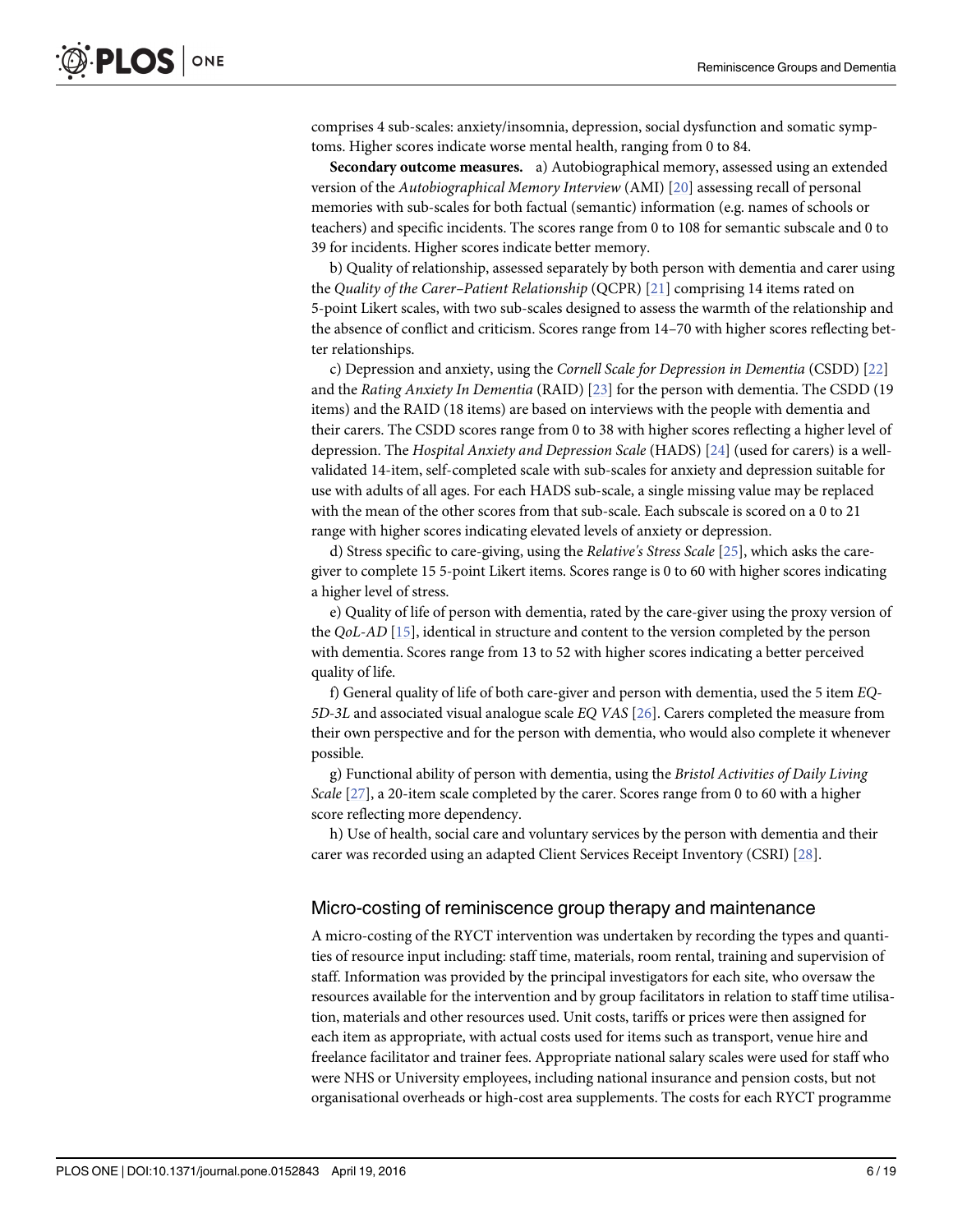<span id="page-6-0"></span>of 12 weekly and 7 maintenance sessions for which complete data were available were calculated, and the mean cost per programme and for each expenditure category was then derived. The cost per dyad was then calculated by dividing the cost per programme by the number of dyads randomised to the programmes for which the costing information was available.

#### Analysis

The trial was initially powered to detect a standardised difference of 0.38 in the QoL-AD rated by the person with dementia and 0.28 in the General Health Questionnaire-28 or carer-rated QoL-AD, requiring 200 dyads in each arm to complete the 10 month assessment. This allowed for clustering effects within groups, using an intraclass correlation coefficient (ICC) of 0.1. With predicted attrition of 30% the initial target sample size was 576 dyads. During the trial this target was revised in the light of lower clustering effects (ICC calculated at 0.02) and better retention rates. Assuming 72% retention, the revised recruitment target of 508 provided a potential sample of 366 at 10 month follow-up. This provided 80% power to detect a standardised difference of 0.30 in the primary outcome measures at the 5% significance level. Intention to treat analysis was used primarily. Multiple imputation methods were used to estimate missing outcome measure scores at a time point, using a linear regression model accounting for age, gender, spousal care, centre, wave and other outcome scores. At follow up time points the treatment group allocation was also included in the model. For baseline, one imputation was used due to the small amount of missing outcomes; at follow up time points five imputations were used. The number of imputations used reflected the percentage of missing data present in the dataset [\[29\]](#page-18-0). The primary model fitted was an ANCOVA using 10-month outcome as the dependent variable, baseline score on the outcome measure and the age of the person with dementia as covariates, treatment allocation, gender of the person with dementia, spousal (spouse/other) as fixed factors and location and wave as random factors, with the interaction between location and allocation also being taken into account. Carer age and gender were also added for carer and proxy outcomes.

Secondary analyses included analysis of the secondary outcomes at the 10 month point and also fitted all the models using the 3-month outcome as the dependent variable. A further compliance analysis was also undertaken including a variable denoting the number of sessions that participants assigned to the intervention arm had actually participated in. SPSS PASW (version 18) was used for the analyses.

#### Economic Analyses

Cost-effectiveness analysis. The economic analysis takes a multi-sectoral public sector perspective spanning the NHS (dementia services, primary and secondary care) and local government. Cost-effectiveness was evaluated in terms of the primary outcome for the person with dementia (the disease specific QoL-AD) at the primary end-point, on an intention to treat basis, using only cases with full cost data. Missing QoL-AD values were imputed as described previously. The incremental cost effectiveness ratio (ICER) was calculated as the ratio of the difference in costs to the difference in outcomes between the intervention and control groups. This incremental cost effectiveness ratio point estimate reflects the mean cost of a one point change on the scale reflecting an improvement in quality of life. Non-parametric bootstrapping (5,000 replications) was used to address the uncertainty associated with point estimates of costs and outcomes, providing a confidence interval for the ICER. It was planned to produce cost effectiveness acceptability curves to provide probabilistic analysis for a range of cost effectiveness ceilings for policy makers.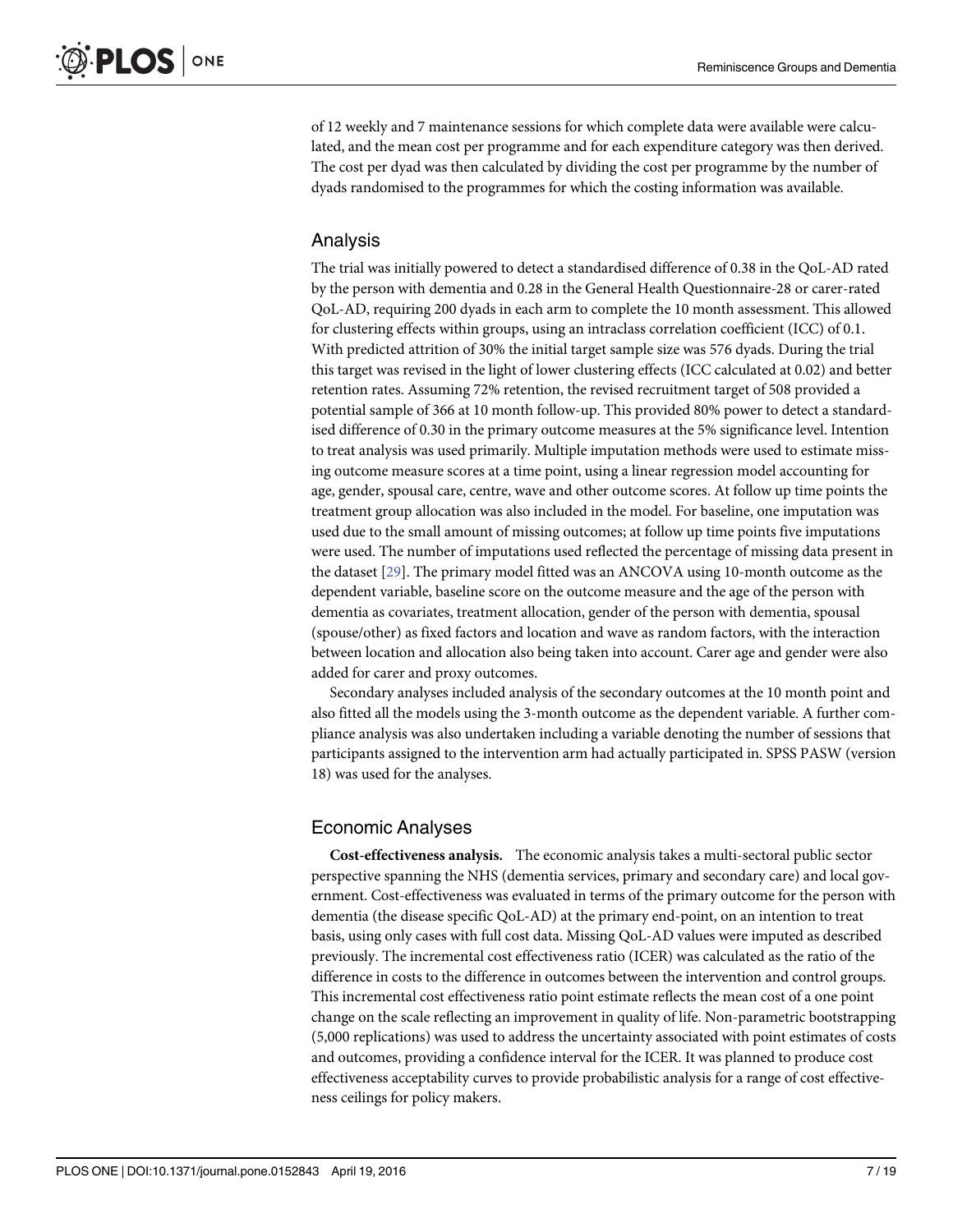<span id="page-7-0"></span>Secondary Cost-Utility Analysis. A cost utility analysis was conducted, calculating costs per quality adjusted life year (QALY), with QALYs derived from the EQ-5D. The area under the curve method was used to generate total QALYs. Two analyses were carried out; the first using the EQ-5D as completed by the person with dementia and the second the self-report EQ-5D completed by their carers. Only cases with full cost data were included, but missing EQ-5D values were imputed as described above. It was planned to produce cost effectiveness acceptability curves with non-parametric bootstrapping using 5000 replications so that the probability of the intervention meeting a range of cost per QALY thresholds could be estimated.

## **Results**

#### Demographic and follow up information

Across the study sites, 2908 potential participants were considered for inclusion, either through identification by screening of clinical notes or by referral from clinical teams or other services. Table 1 indicates the reasons for losses between referral / screening and randomization. The major reasons were related to it not proving possible to contact the person or carer or to the application of the inclusion/exclusion criteria. Of those contacted, eligible and available 36% agreed to take part. The final sample size of 350 dyads completing the 10 month end-point assessment represented 95% of the revised target sample size, with an overall attrition rate of 28%, or 22% excluding deaths ([Fig 1](#page-3-0)). Of the people with dementia, 242 (50%) were female, 447 (95%) were of white ethnicity, 337 (72%) were married and mean age was 77.5 (sd 7.3). The carers comprised 325 (67%) females, 448 (96%) of white ethnicity, 345 (74%) were caring for their spouse and mean age was 69.7 (sd 11.6). [Table 2](#page-8-0) indicates that the people with dementia and carers in the two groups were well matched at baseline for clinical and demographic characteristics. Attrition was higher in the control group at 10 months (34% control v. 24%

#### Table 1. Reasons for losses between referral and randomisation.

| Reason                                                                    | Total (%) |
|---------------------------------------------------------------------------|-----------|
| Total referred or screened                                                | 2908      |
| Unable to find Memory Clinic record                                       | 115(5)    |
| Could not make contact by telephone                                       | 393 (16)  |
| Does not wish to take part                                                | 863 (36)  |
| Does not meet clinical criteria                                           | 108(4)    |
| No suitable carer                                                         | 69(3)     |
| Now in residential care                                                   | 95(4)     |
| Already participating in a similar study                                  | 14(51)    |
| Exclusion criteria apply                                                  | 91(4)     |
| Unable to attend on the day that joint reminiscence groups are being held | 113(5)    |
| Other                                                                     |           |
| Family situation at the time                                              | 41(2)     |
| Carer or participant died                                                 | 96(4)     |
| Health issues for participant or carer                                    | 168(7)    |
| Participant unaware of dementia diagnosis                                 | 5(1)      |
| Not available                                                             | 209(9)    |
| Does not like groups—reference to dislike of intervention                 | 17(51)    |
| Unknown                                                                   | 23(1)     |
| Total lost between referral/screening and randomisation                   | 2420      |
| <b>Total number randomised</b>                                            | 488       |
| <b>Conversion rate</b>                                                    | 17%       |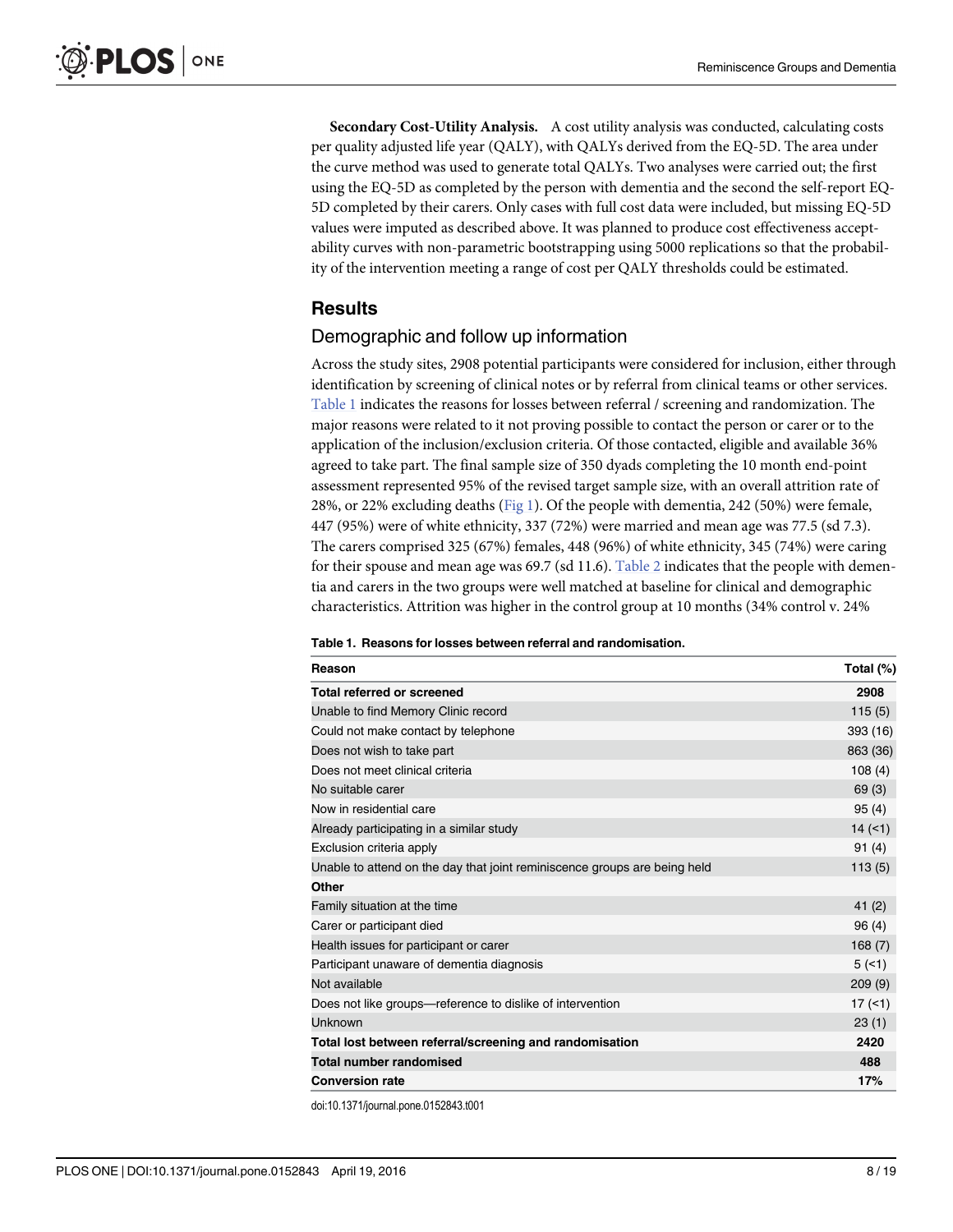<span id="page-8-0"></span>[Table 2.](#page-7-0) Baseline characteristics of people with dementia and carers—mean (sd).

| People with dementia                                                    | Possible range of scores | Intervention ( $n = 268$ ) | Control ( $n = 219$ ) |
|-------------------------------------------------------------------------|--------------------------|----------------------------|-----------------------|
| Age                                                                     |                          | 77.5 (7.3)                 | 77.3 (7.2)            |
| Female                                                                  | $=$                      | 47%                        | 52%                   |
| Married                                                                 | $=$                      | 72%                        | 72%                   |
| Spousal relationship                                                    | $=$                      | 70%                        | 72%                   |
| Quality of Life in Alzheimer's Disease (QoL-AD) (self rating)           | $13 - 52$                | 37.5(5.3)                  | 37.0(5.4)             |
| Quality of Life in Alzheimer's Disease (QoL-AD) (proxy rating)          | $13 - 52$                | 31.5(6.3)                  | 31.5(6.5)             |
| Autobiographical Memory Interview-semantic (AMIF)                       | $0 - 108$                | 56.1 (23.0)                | 54.3 (24.2)           |
| Autobiographical Memory Interview—incidents (AMIM)                      | $0 - 39$                 | 12.5(6.9)                  | 12.9(7.8)             |
| Quality of Carer Patient Relationship (QCPR)                            | $14 - 70$                | 57.8 (6.4)                 | 57.5(6.1)             |
| Bristol Activities of Daily Living Scale (BADLS)                        | $0 - 60$                 | 16.6(9.4)                  | 15.1(9.8)             |
| Rating of Anxiety in Dementia (RAID)                                    | $0 - 54$                 | 8.8(7.5)                   | 8.2(6.6)              |
| Cornell Scale for Depression in Dementia (CSDD)                         | $0 - 38$                 | 7.0(4.9)                   | 6.9(5.1)              |
| <b>Carers</b>                                                           |                          | Intervention ( $n = 268$ ) | Control ( $n = 219$ ) |
| Age                                                                     | $\blacksquare$           | 69.6 (11.6)                | 69.7 (11.6)           |
| Female                                                                  | $\blacksquare$           | 70%                        | 63%                   |
| <b>Married</b>                                                          |                          | 87%                        | 82%                   |
| General Health Questionnaire (GHQ28)                                    | $0 - 84$                 | 22.8(11.7)                 | 23.1(12.0)            |
| Hospital Anxiety & Depression Scale (HADS) Anxiety                      | $0 - 21$                 | 6.4(4.3)                   | 6.0(4.2)              |
| Hospital Anxiety & Depression Scale (HADS) Depression                   | $0 - 21$                 | 4.3(3.5)                   | 4.1(3.4)              |
| European Quality of Life 5 Dimensions Visual Analogue Scale (EQ-5D VAS) | $0 - 100$                | 74.3 (17.8)                | 72.9 (19.7)           |
| Relatives Stress Scale (RSS)                                            | $0 - 60$                 | 21.8(10.9)                 | 21.3(10.9)            |
| Quality of Carer Patient Relationship (QCPR)                            | $14 - 70$                | 53.5(8.8)                  | 53.6(8.6)             |

doi:10.1371/journal.pone.0152843.t002

intervention) with those lost from the control group having a lower level of dementia severity. No serious adverse events related to the trial were recorded.

#### Primary and secondary outcomes

The GHQ-28 was the only outcome measure showing deviation from a normal distribution and accordingly was subject to a natural log-transformation. The intention to treat analyses indicated there were no differences in outcome between the intervention and control conditions on primary outcomes at the ten-month end point (self-reported QoL-AD mean differ-ence 0.07, s.e. 0.65;, p = 0.5[3](#page-9-0); GHQ 28 mean difference 0.09, s.e. 0.06;, p = 0.35: Tables  $\frac{3}{2}$  and  $\frac{4}{2}$ ). There were also no differences on the primary outcomes at the three-month end point (selfreported QoL-AD mean difference -0.76, s.e. 0.59;, p = 0.63 [\(Table 3\)](#page-9-0), GHQ mean difference 0.02, s.e. 0.05  $p = 0.86$  ([Table 4\)](#page-11-0)).

There were no significant differences on secondary outcome measures, at either ten or three-month end points, apart from the finding that carers of people with dementia allocated to the reminiscence intervention had significantly increased anxiety on the General Health Questionnaire-28 sub-scale at the ten month end-point (mean difference 1.25, s.e. 0.5;,  $p = 0.04$ , 5 of the 5 multiple imputations also significant). There was no evidence of this difference at the 3 month time point.

#### Compliance analysis

Taking attendance at six or more of the twelve weekly sessions as an index of compliance, on the basis of clinical consensus, 70% of those allocated to the intervention received it as planned.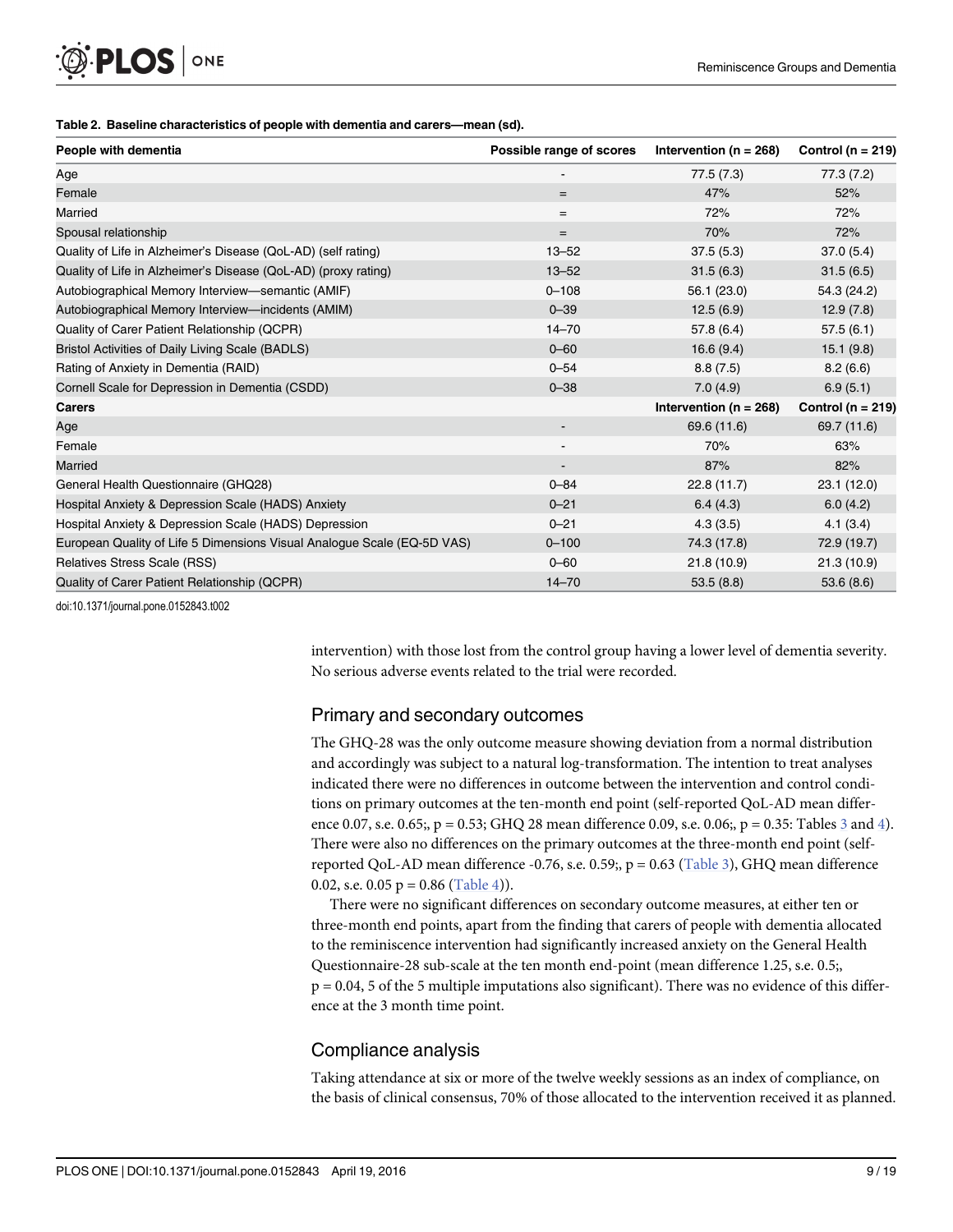<span id="page-9-0"></span>

| $\frac{1}{2}$<br>i  |   |
|---------------------|---|
|                     |   |
|                     |   |
|                     |   |
|                     |   |
|                     |   |
|                     |   |
|                     |   |
|                     |   |
|                     |   |
|                     |   |
| $\overline{a}$<br>į |   |
|                     |   |
|                     |   |
|                     |   |
|                     |   |
| adlus               |   |
| 3                   |   |
|                     |   |
|                     |   |
| j<br>l              |   |
| i                   | I |
|                     |   |
|                     |   |
|                     |   |
|                     |   |
| Į<br>l              |   |

| <b>Measure</b>             | Data             |                    | Primary end point (10 month follow up) |                            |                             |                       |                   |                |                      | Secondary end point (3 month follow up) |                 |                                    |                                              |                  |                       |
|----------------------------|------------------|--------------------|----------------------------------------|----------------------------|-----------------------------|-----------------------|-------------------|----------------|----------------------|-----------------------------------------|-----------------|------------------------------------|----------------------------------------------|------------------|-----------------------|
|                            |                  | $Missing(N = 350)$ | Treatment<br>Mean                      | Control<br>Mean            | difference<br>Group<br>Mean | 95% CI<br>of MD       | value<br>Δ.       | Effect<br>Size | Missing<br>(N = 395) | Treatment<br>Mean                       | Control<br>Mean | <b>Difference</b><br>Group<br>Mean | 95% CI<br>of MD                              | value<br>≏       | <b>Effect</b><br>Size |
| QoL-AD<br>(self)           | Complete<br>case | 46                 | 36.86                                  | 36.79                      | 0.07                        | $(-1.20,$<br>1.34)    | 0.53              | 0.01           | 34                   | 36.88                                   | 37.64           | $-0.76$                            | $(-1.92,$<br>0.4                             | 0.63             | 0.07                  |
| QoL-AD<br>(self)           | Imputed<br>data  | $\circ$            | 36.75                                  | 36.47                      | 0.29                        | $(-1.10,$<br>1.68     | 0.68              | 0.02           | $\circ$              | 36.76                                   | 36.97           | $-0.64$                            | $(-1.82,$<br>0.54)                           | 0.29             | 0.06                  |
| QoL-AD<br>(proxy)          | Complete<br>case | Η                  | 31.2                                   | 31.7                       | $-0.5$                      | $(-1.72,$<br>0.72)    | $\frac{2}{3}$     | 0.04           | 32                   | 30.98                                   | 31.81           | $-0.84$                            | $(-1.9,$<br>0.22                             | 0.46             | 0.09                  |
| QoL-AD<br>$(\text{proxy})$ | Imputed<br>data  | $\circ$            | 31.22                                  | 1.46<br>ၛ                  | $-0.24$                     | $(-1.30,$<br>0.82)    | 0.66              | 0.02           | $\circ$              | 30.88                                   | 31.54           | $-0.7$                             | $(-1.74,$<br>0.34)                           | 0.18             | 0.07                  |
| AMIF                       | Complete<br>case | 22                 | 49.75                                  | 49.18                      | 0.58                        | $(-3.32,$<br>4.48)    | 0.85              | 0.02           | თ                    | 52.18                                   | 49.84           | 2.34                               | $(-0.95, 5.63)$                              | 0.14             | 0.08                  |
| AMIF                       | Imputed<br>data  | $\circ$            | 46.19                                  | .98<br>47.                 | $-1.79$                     | $-5.55,$<br>(56.1)    | 0.35              | 0.05           | $\circ$              | 51.61                                   | 50.16           | 1.45                               | $(-1.29,$<br>4.19                            | $0.\overline{3}$ | 0.06                  |
| <b>AMIM</b>                | Complete<br>case | 22                 | 12.56                                  | 12.24                      | 0.16                        | $(-1.39,$<br>1.71)    | 0.49              | 0.01           | ၜ                    | 11.31                                   | 11.24           | 0.59                               | (98)<br>$(-0.8)$                             | 0.24             | 0.05                  |
| <b>AMIM</b>                | Imputed<br>data  | $\circ$            | 12.4                                   | $\overline{6}$<br><u>이</u> | $-0.36$                     | $(-1.71,$<br>0.99     | 0.6               | 0.03           | $\circ$              | 10.72                                   | 11.07           | 0.17                               | $(-0.95, 1.29)$                              | 0.77             | 0.02                  |
| (patient)<br>QCPR          | Complete<br>case | 52                 | 57.66                                  | 56.99                      | 0.67                        | $(-1.00,$<br>2.34)    | 0.65              | 0.05           | 48                   | 57.32                                   | 56.84           | 0.48                               | $(-1.46,$<br>2.42                            | 0.84             | 0.03                  |
| (patient)<br>QCPR          | Imputed<br>data  | $\circ$            | 57.37                                  | 56.74                      | 0.64                        | $(-0.77,$<br>2.05     | 0.37              | 0.05           | $\circ$              | 56.83                                   | 56.52           | 0.31                               | $(-1.12,$<br>1.74                            | 0.67             | 0.02                  |
| <b>BADLS</b>               | Complete<br>case | $\overline{C}$     | 18.22                                  | 18.96                      | $-0.74$                     | $(-2.50, 1.02)$       | 0.2               | 0.04           | 28                   | 17.17                                   | 16.65           | 0.52                               | $(-0.83,$<br>(1.87)                          | 0.42             | 0.04                  |
| <b>BADLS</b>               | Imputed<br>data  | $\circ$            | 18.77                                  | თ<br>$\frac{1}{6}$         | $-1.13$                     | $(-2.50,$<br>0.24)    | $\overline{0.11}$ | 0.09           | $\circ$              | 17.32                                   | 16.84           | 0.48                               | $(-0.83,$<br>(62.1)                          | 0.47             | 0.04                  |
| RAID                       | Complete<br>case | 47                 | 7.61                                   | $\ddot{\omega}$            | 0.32                        | $(-1.29,$<br>1.93)    | 0.58              | 0.02           | $\overline{7}$       | 8.5                                     | 7.28            | 1.22                               | $(-0.37,$<br>2.81)                           | 0.22             | 0.09                  |
| RAID                       | Imputed<br>data  | $\circ$            | 8.18                                   | 7.74                       | 0.44                        | $(-0.99,$<br>$1.87$ ) | 0.54              | 0.03           | $\circ$              | 8.69                                    | 8.03            | 0.66                               | $(-0.56,$<br>1.88)                           | 0.29             | 0.06                  |
| CSDD                       | Complete<br>case | 69                 | 6.83                                   | 6.71                       | 0.12                        | $(-1.19,$<br>(61.43)  | 0.71              | 0.01           | 89                   | 7.54                                    | 7.52            | 0.02                               | $(-1.27,$<br>(31)                            | 0.36             | 0.00                  |
| CSDD                       | Imputed<br>data  | $\circ$            | 7.31                                   | 6.94                       | 0.38                        | $(-0.68,$<br>(1.44)   | 0.48              | 0.04           | $\circ$              | 7.78                                    | 8.07            | $-0.29$                            | $(-1.47)$<br>0.89)                           | 0.63             | 0.03                  |
| $EQ-5D$                    | Complete<br>case | 39                 | 0.804                                  | 0.806                      | $-0.001$                    | $(-0.06,$<br>0.06)    | 0.72              | 0.00           | $\frac{48}{5}$       | 0.764                                   | 0.756           | 0.008                              | $(-0.04, 0.06)$                              | 0.95             | 0.02                  |
| EQ-5D                      | Imputed<br>data  | $\circ$            | 0.772                                  | 0.769                      | 0.004                       | $(-0.05,$<br>0.06)    | 0.88              | 0.01           | $\circ$              | 0.75                                    | 0.736           | 0.014                              | $(-0.03,$<br>0.06)                           | 0.54             | 0.03                  |
| $EQ-5D$<br>VAS             | Complete<br>case | $\frac{1}{4}$      | 70.55                                  | 70.96                      | $-0.41$                     | $(-4.98,$<br>4.16)    | 0.98              | 0.01           | 26                   | 72.97                                   | 72.54           | 0.43                               | $(-4.22,$<br>5.08)                           | 0.48             | 0.01                  |
| EQ-5D<br>VAS               | Imputed<br>data  | $\circ$            | 70.64                                  | 70.37                      | 0.27                        | $(-3.61, 4.15)$       | 0.89              | 0.01           | $\circ$              | 72.31                                   | 71.52           | 0.79                               | $\begin{array}{c} (-3.05, 4.63) \end{array}$ | 0.69             | 0.02                  |
|                            |                  |                    |                                        |                            |                             |                       |                   |                |                      |                                         |                 |                                    |                                              |                  | (Continued)           |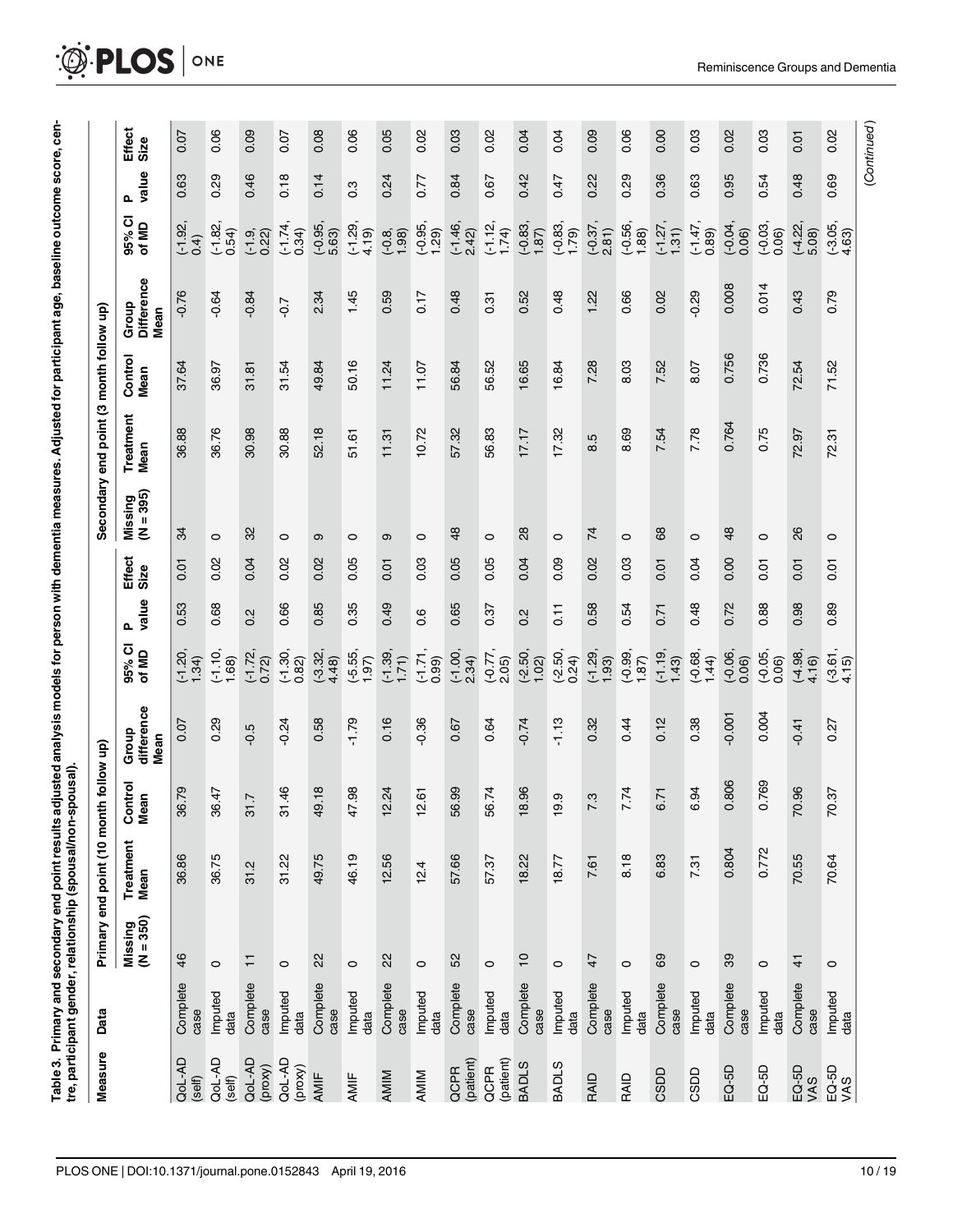| c<br>ı |  |
|--------|--|

| PLOS ONE   DOI:10.1371/journal.pone.0152843 April 19, 2016 | 11/19 |
|------------------------------------------------------------|-------|
|------------------------------------------------------------|-------|

| Measure                 | Data                                  | Primary end point (10 month follow up) |                        |                             |                                                |                             |               |    | Secondary end point (3 month follow up)          |       |                             |                                                                      |                     |                |
|-------------------------|---------------------------------------|----------------------------------------|------------------------|-----------------------------|------------------------------------------------|-----------------------------|---------------|----|--------------------------------------------------|-------|-----------------------------|----------------------------------------------------------------------|---------------------|----------------|
|                         |                                       | Missing Treatment<br>(N = 350) Mean    | Control<br><b>Mean</b> | Group<br>difference<br>Mean | 95% CI<br>of MD                                | value Size<br>$\frac{1}{2}$ | <b>Effect</b> |    | Missing Treatment Control<br>(N = 395) Mean Mean |       | Group<br>Difference<br>Mean | 95% CI<br>of MD                                                      | value ><br><b>e</b> | Effect<br>Size |
| $EQ-5D$<br>(proxy)      | Complete 17<br>case                   | 0.588                                  | 0.626                  | $-0.038$                    |                                                | 0.37                        | 0.06          | 32 | 0.594                                            | 0.575 | 0.018                       |                                                                      | 0.81                | 0.04           |
| $EQ-5D$<br>(proxy)      | Imputed<br>data                       | 0.575                                  | 0.596                  | $-0.021$                    |                                                | 0.44                        | $0.04$ 0      |    | 0.584                                            | 0.56  | 0.024                       | $(0.07)$<br>$(0.07)$<br>$(0.07)$<br>$(0.07)$<br>$(0.58)$<br>$(0.58)$ | 0.36                | 0.05           |
| EQ-5D<br>VAS<br>(proxy) | Complete 12<br>case                   | 62.1                                   | 63.2                   | $-1.11$                     |                                                | 0.59                        | 0.03          | 88 | 57.12                                            | 59.58 | $-2.46$                     |                                                                      | 0.67                | 0.07           |
| EQ-5D<br>VAS<br>(proxy) | Imputed C<br>data                     | 60.55                                  | 62.43                  | $-1.88$                     | $\begin{array}{c} (-5.66, \\ 1.9) \end{array}$ | 0.33                        | 0.050         |    | 56.48                                            | 58.97 | $-2.49$                     | $\begin{array}{c} (-6.08, \\ 1.1) \end{array}$                       | 0.17                | 0.07           |
|                         | doi:10.1371/journal.pone.0152843.t003 |                                        |                        |                             |                                                |                             |               |    |                                                  |       |                             |                                                                      |                     |                |

 $\mathcal{D}$  PLOS | ONE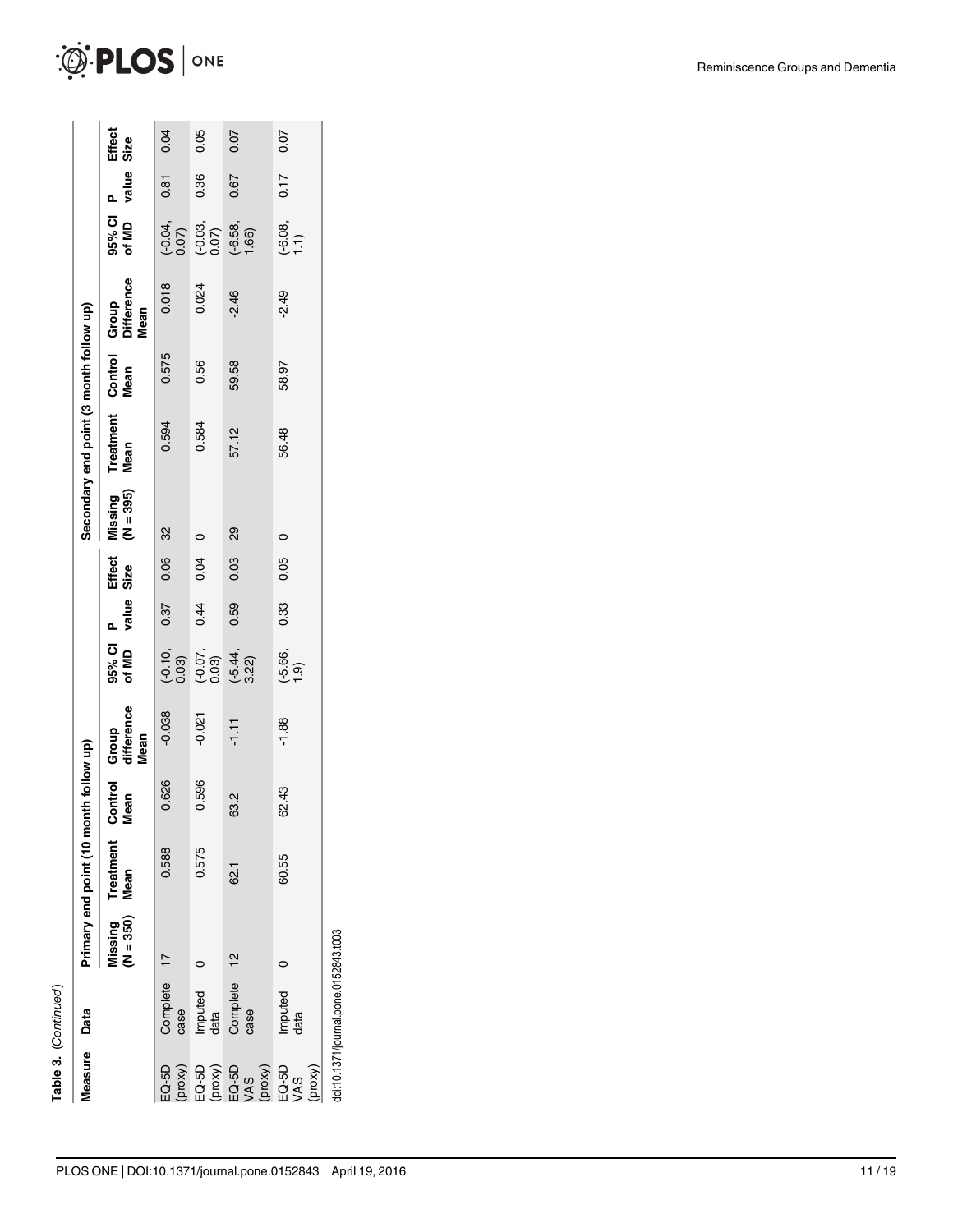| $\vdots$<br>come contro contro coro cui<br>どうろう<br>.<br>י |  |
|-----------------------------------------------------------|--|
| i<br>.<br>ā<br>ś                                          |  |

<span id="page-11-0"></span> $\mathcal{D}$  PLOS | ONE

| desults and service in the same of a state |                  |                        |                                        |                         |                             |                                                      |                   |                       |                             |                                         |                        |                                           |                                                      |             |                       |
|--------------------------------------------|------------------|------------------------|----------------------------------------|-------------------------|-----------------------------|------------------------------------------------------|-------------------|-----------------------|-----------------------------|-----------------------------------------|------------------------|-------------------------------------------|------------------------------------------------------|-------------|-----------------------|
| Measure                                    | Data             |                        | Primary end point (10 month follow up) |                         |                             |                                                      |                   |                       |                             | Secondary end point (3 month follow up) |                        |                                           |                                                      |             |                       |
|                                            |                  | Missing<br>$(n = 350)$ | <b>Treatment</b><br>Mean               | ontrol<br>ean<br>ပ<br>Σ | difference<br>Group<br>Mean | 95% Cl<br>of MD                                      | values<br>௳       | <b>Effect</b><br>Size | $(N = 395)$<br>Missing      | Treatment<br><b>Mean</b>                | Control<br><b>Mean</b> | <b>Difference</b><br>Group<br><b>Mean</b> | 95% CI<br>of MD                                      | values<br>௳ | <b>Effect</b><br>Size |
| GHQ28 (log<br>transform)                   | Complete<br>case | $\overline{5}$         | 3.06                                   | <b>2.97</b>             | 0.09                        | $(-0.03,$<br>0.21)                                   | 0.35              | 0.08                  | 38                          | 2.99                                    | 2.97                   | 0.02                                      | $(-0.08,$<br>0.12)                                   | 0.86        | 0.02                  |
| GHQ28 (log<br>transform)                   | Imputed<br>data  | $\circ$                | 3.08                                   | 3.01                    | 0.07                        | $\begin{array}{c} (-0.05, 0.01) \\ 0.19 \end{array}$ | 0.24              | 0.06                  | $\circ$                     | 3.01                                    | 2.99                   | 0.02                                      | $\begin{pmatrix} -0.1 \\ -0.14 \end{pmatrix}$        | 0.74        | 0.02                  |
| HADS<br>Anxiety                            | Complete<br>case | თ                      | 6.48                                   | 5.47                    |                             | $rac{1}{2}$<br>$rac{1}{2}$                           | 0.15              | 0.12                  | $\mathcal{S}^{\mathcal{S}}$ | 5.98                                    | 5.64                   | 0.35                                      | $(-0.39,$<br>1.09                                    | 0.61        | 0.05                  |
| Anxiety<br><b>HADS</b>                     | Imputed<br>data  | $\circ$                | 6.58                                   | 5.99                    | 0.59                        | $(-0.19,$<br>1.37                                    | 0.14              | 0.08                  | $\circ$                     | 6.15                                    | 5.96                   | 0.18                                      | $(-0.43,$<br>0.79                                    | 0.56        | 0.03                  |
| Depression<br><b>HADS</b>                  | Complete<br>case | თ                      | 4.77                                   | 53<br>4.                | 0.25                        | $(-0.51,$<br>1.01                                    | 0.58              | 0.03                  | $\infty$                    | 4.53                                    | 4.42                   | $\overline{0.11}$                         | $(-0.5, 0.72)$                                       | 0.83        | 0.02                  |
| Depression<br><b>HADS</b>                  | Imputed<br>data  | $\circ$                | 5.12                                   | 5.03                    | 0.09                        | $(-0.64,$<br>0.82)                                   | 0.81              | 0.01                  | $\circ$                     | 4.69                                    | 4.76                   | $-0.08$                                   | $(-0.63,$<br>0.47)                                   | 0.78        | 0.01                  |
| <b>RSS</b>                                 | Complete<br>case | $\overline{4}$         | 22.03                                  | 21.55                   | 0.48                        | $(-1.64,$<br>2.6                                     | 0.95              | 0.02                  | 5                           | 22.96                                   | 21.99                  | 0.98                                      | $(-0.76,$<br>2.72)                                   | 0.21        | 0.06                  |
| <b>RSS</b>                                 | Imputed<br>data  | $\circ$                | 22.93                                  | 59<br>$\overline{22}$ . | 0.06                        | $(-1.86,$<br>1.98                                    | 0.95              | 0.00                  | $\circ$                     | 23.22                                   | 22.48                  | 0.75                                      | $\begin{pmatrix} -0.84 \\ -2.34 \end{pmatrix}$       | 0.36        | 0.05                  |
| QCPR<br>(carer)                            | Complete<br>case | 17                     | 53.13                                  | 53.06                   | 0.07                        | $(-1.89,$<br>2.03                                    | 0.45              | 0.00                  | $\frac{3}{2}$               | 51.61                                   | 53.1                   | $-1.49$                                   | $(-3.1,$<br>(21)                                     | 0.24        | 0.10                  |
| QCPR<br>(carer)                            | Imputed<br>data  | $\circ$                | 52.13                                  | 51.57                   | 0.55                        | $(-1, 17,$<br>2.27                                   | 0.53              | 0.03                  | $\circ$                     | 51.39                                   | 52.57                  | $-1.18$                                   | $\begin{array}{c} (-2.71, 0.35) \\ 0.35 \end{array}$ | 0.13        | 0.08                  |
| EQ-5D                                      | Complete<br>case | $\tilde{c}$            | 0.733                                  | 0.796                   | $-0.064$                    | $( -0.12, 0)$                                        | $\overline{0.11}$ | $\overline{0.11}$     | 5                           | 0.782                                   | 0.772                  | 0.01                                      | $\binom{-0.03}{0.05}$                                | 0.77        | 0.02                  |
| EQ-5D                                      | Imputed<br>data  | $\circ$                | 0.713                                  | 0.758                   | $-0.044$                    | $(-0.09,$<br>0.01)                                   | 0.09              | 0.09                  | $\circ$                     | 0.776                                   | 0.761                  | 0.014                                     | $(-0.02,$<br>0.05)                                   | 0.44        | 0.04                  |
| EQ-5D VAS                                  | Complete<br>case | $\overline{C}$         | 72.68                                  | 71.72                   | 0.97                        | $(-3.4,$<br>5.34)                                    | 0.82              | 0.02                  | $\overline{24}$             | 72.4                                    | 73.36                  | $-0.96$                                   | $(-5.04,$<br>3.12                                    | 0.64        | 0.02                  |
| EQ-5D VAS Imputed                          | data             | $\circ$                | 70.47                                  | 69.44                   | 1.03                        | $(-2.69, 4.75)$                                      | 0.58              | 0.03                  | $\circ$                     | 71.54                                   | 71.48                  | 0.07                                      | $\begin{array}{c} (-3.44, \\ 3.58) \end{array}$      | 0.97        | 0.00                  |
|                                            |                  |                        |                                        |                         |                             |                                                      |                   |                       |                             |                                         |                        |                                           |                                                      |             |                       |

doi:10.1371/journal.pone.0152843.t004 doi:10.1371/journal.pone.0152843.t004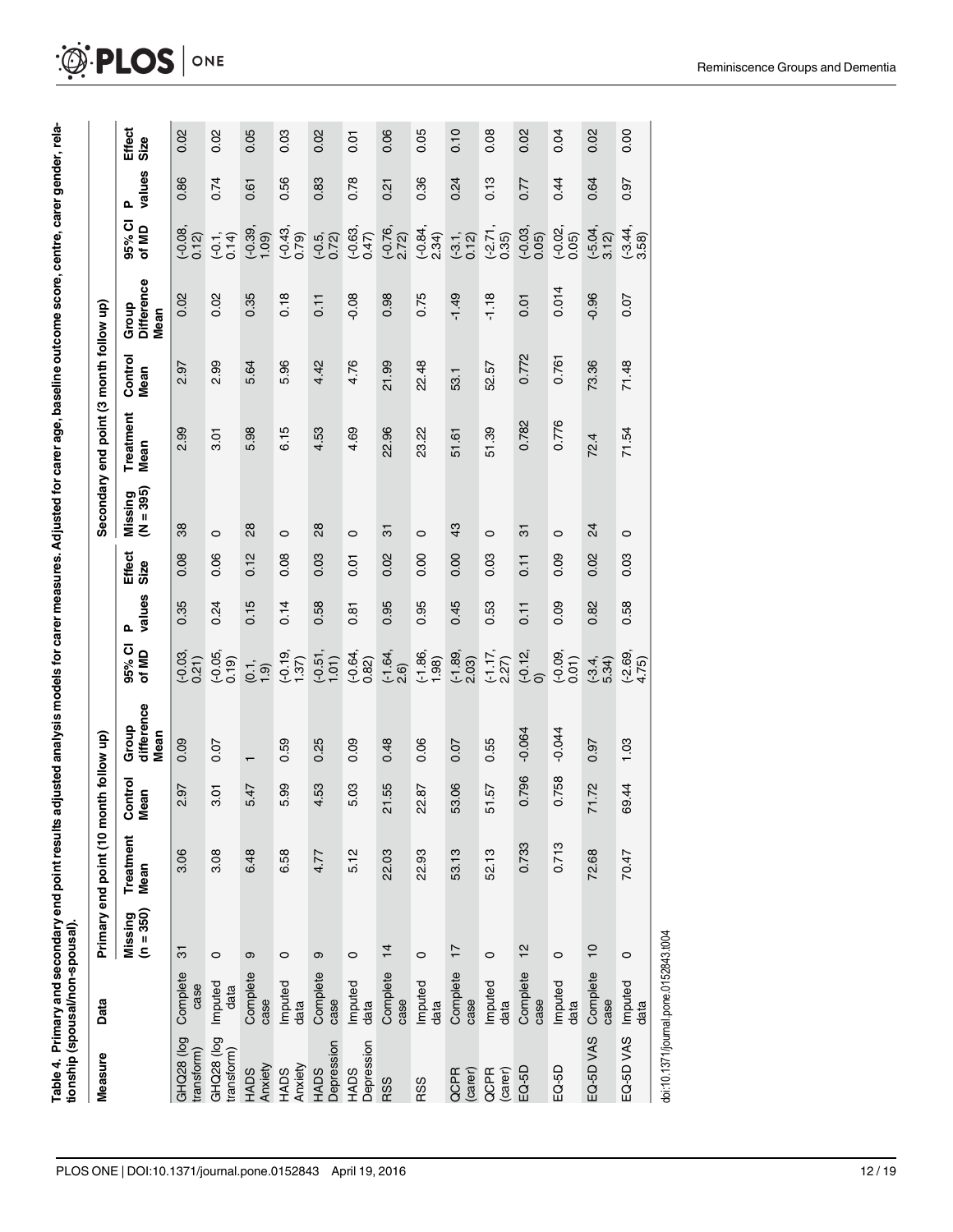This fell to 57% when considering those dyads who additionally attended 3 or more of the monthly maintenance sessions. The number of weekly sessions attended was associated with improved performance on the Autobiographical Memory Interview (Memory) scale at the three month time-point ( $p = .023$ ).

For the person with dementia, there was some evidence that improvement in the ten month score on the Quality of the Carer-Patient Relationship scale was associated with the number of monthly sessions attended ( $p = .043$ , 1 of 5 multiple imputations significant). This effect applied to the QCPR warmth sub-scale, but not the absence of criticism sub-scale. Number of sessions attended was also linked to a significant improvement in self-reported quality of life (EQ-5D utility) at ten months for people with dementia in the intervention group (p = .012 with three out of five multiple imputations significant).

However, carers showed increased stress related to caregiving associated with more sessions attended. At 10 months the number of sessions attended was associated with worse scores on the Relatives' Stress Scale (,  $p = .005$  with four out of five multiple imputations significant). In the intervention arm, carers who continued to attend the reminiscence groups regularly scored 23.36 (se 1.33) but those who did not attend the groups or attended infrequently scored only 18.70 (se 1.77). Carers in the control arm scored 21.57 (se 1.19).

#### Economic Analyses

Micro-costing of reminiscence group therapy and maintenance. Table 5 summarises the direct costs for 19 of the 28 RYCT programmes that ran over the course of the trial. For nine

| Table 5. Base case costs for Remembering Yesterday Caring Today (RYCT) programme of 12 weekly joint reminiscence groups and 7 monthly |  |
|---------------------------------------------------------------------------------------------------------------------------------------|--|
| maintenance sessions based on data from 19 waves of recruitment.                                                                      |  |

|                                                 | $n^a$ | Mean cost for the provision of each<br>19 session programme $(E)$ | sd    | <b>Minimum</b><br>(2) | Maximum<br>(£) | Mean cost per session for 19<br>session programme $(E)$ |
|-------------------------------------------------|-------|-------------------------------------------------------------------|-------|-----------------------|----------------|---------------------------------------------------------|
| Training related <sup>b</sup>                   | 19    | 299                                                               | 242   | $\Omega$              | 797            | 16                                                      |
| Group facilitators <sup>c, d</sup>              | 19    | 4,931                                                             | 1,531 | 2,795                 | 7,511          | 260                                                     |
| Supporting staff (salary) <sup>d, e</sup>       | 19    | 906                                                               | 1,028 | $\mathbf 0$           | 3,163          | 48                                                      |
| <b>Travel costs (facilitators</b><br>and staff) | 19    | 266                                                               | 461   | $\mathbf 0$           | 1,900          | 14                                                      |
| Sub-total (staff related)                       |       | 6,402                                                             |       |                       |                | 338                                                     |
| Venue                                           | 19    | 378                                                               | 486   | $\Omega$              | 1,846          | 20                                                      |
| <b>Participant and carer</b><br>transport       | 19    | 2,258                                                             | 1,583 | 100                   | 4,750          | 119                                                     |
| Reminiscence materials,<br>resources, etc.      | 19    | 158                                                               | 114   | $\Omega$              | 330            | 8                                                       |
| <b>Refreshments</b>                             | 19    | 185                                                               | 38    | 95                    | 237            | 10                                                      |
| <b>Administration</b>                           | 19    | 52                                                                | 35    | $\mathbf{0}$          | 102            | 3                                                       |
| <b>Totals</b>                                   |       | 9,433                                                             |       |                       |                | 498                                                     |

a. Number of recruitment waves for which data were available.

b. Includes fees for reminiscence consultant and, where applicable, venue hire, salaries, freelancer fees, travel and subsistence.

<sup>c.</sup> Facilitators comprised of both freelancers and NHS or university employees.

d. Salary costs based on NHS Agenda for Change pay scales 2010/2011 and Bangor University Pay Scales 2010. To preserve privacy, salaries were calculated using the spine point nearest to the middle of the relevant scale.

e. Costs calculated for supporting staff in NHS or university employment whose normal duties included activities connected to the running of the sessions (some paid assistants together with administrative and clinical support). Assistants who were NHS or local authority employees released from their normal duties to gain additional experience and skills were not costed.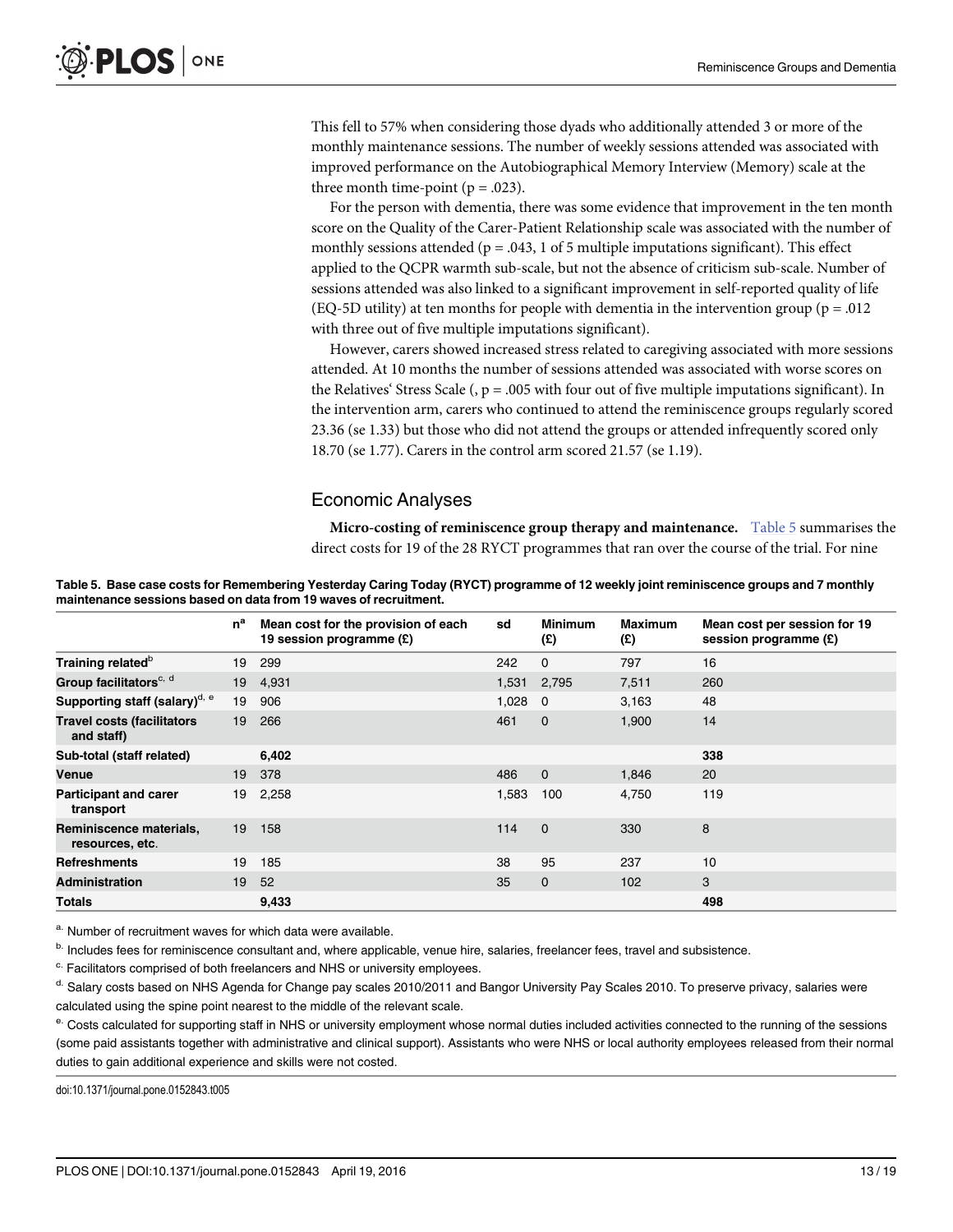<span id="page-13-0"></span>programmes cost data were either incomplete or unavailable (not collected). The cost per 19 session programme ranged from £4,215 to £14,579 with a mean cost of £9,433 (sd £2,651). Approximately two-thirds of the mean total cost of running a programme was accounted for by staff related costs, of which the largest sub-category was for group facilitators. Differences in employment arrangements for staff (freelance, with a fixed fee per session v. employed staff with additional employment costs) accounted for much of the variation between centres. The second highest costs related to transport for participants with dementia and their carers, varying considerably between programmes as transport had to be tailored to individual circumstances. The costing of reminiscence materials and resources was problematic. Costs presented in this category reflect the direct costs incurred by programmes in purchasing materials and resources and do not include any attempt at costing items brought to sessions by individuals/ organisations, or recycled from previous sessions. The mean cost per dyad for the provision of a 19 session Remembering Yesterday Caring Today programme was £964 (based on a mean of 9.79 dyads per programme).

**Cost of service use.** The costs of service use are derived from using national unit costs  $[30, 10]$  $[30, 10]$ [31\]](#page-18-0). Unit costs for each health and social care service were multiplied by the frequencies recorded in the Client Service Receipt Inventory completed by participants with dementia and carers. The analysis has been restricted to cases where full cost data could be calculated (i.e. where health and social care service use data had been obtained at both 3 and 10 month followups). The price year used was 2010. Given that follow up was for less than 12 months discounting was not applied to either costs or outcomes.

Table 6 summarises the mean total costs of health and social care service use for the intervention and control groups for participants with dementia and carers over 10 months. While the mean total costs for participants with dementia in the intervention group were 13.5% (£580) higher overall than for the control group, this was not statistically significant. Most of the difference is accounted for by the higher mean cost of day care for the intervention group, which is 80% higher than the mean cost for the control group. This higher mean cost reflected the increased frequency of day service use (though not statistically significant overall) for participants with dementia in the intervention group. For carers, mean costs for the intervention

| <b>Service</b>                       | Reminiscence (n = 196) Mean<br>total costs $(E)$ | <b>SD</b> | Control ( $n = 140$ ) Mean<br>total costs $(E)$ | <b>SD</b> | Difference in mean total<br>costs(E) | Asympt<br>Sig <sup>a</sup> |
|--------------------------------------|--------------------------------------------------|-----------|-------------------------------------------------|-----------|--------------------------------------|----------------------------|
| <b>Participants with</b><br>dementia |                                                  |           |                                                 |           |                                      |                            |
| Community care                       | 1,072                                            | 1,809     | 1,170                                           | 1,983     | -98                                  | 0.674                      |
| Day care                             | 1,098                                            | 4,451     | 610                                             | 1,415     | 488                                  | 0.230                      |
| Hospital use                         | 2,719                                            |           | 7,106 2,529                                     | 8,087     | 190                                  | 0.801                      |
| Total (participant with<br>dementia) | 4,889                                            |           | 8,806 4,309                                     | 8,729     | 580                                  | 0.471                      |
| <b>Carers</b>                        |                                                  |           |                                                 |           |                                      |                            |
| Community care                       | 258                                              | 339       | 283                                             | 449       | $-25$                                | 0.505                      |
| Day care                             | $\overline{7}$                                   | 77        | 34                                              | 307       | $-27$                                | 0.400                      |
| Hospital use                         | 1,266                                            | 3,752     | 1,043                                           | 3,622     | 223                                  | 0.694                      |
| Total (carer)                        | 1,531                                            | 4,647     | 1,360                                           | 1,459     | 171                                  | 0.800                      |
| Grand total                          | 6,419                                            |           | 5,667                                           |           | 751                                  |                            |

Table 6. Summary of health and social service costs to the intervention and control groups over 10 months.

<sup>a</sup>: Asymptotic significances for Mann-Whitney U Test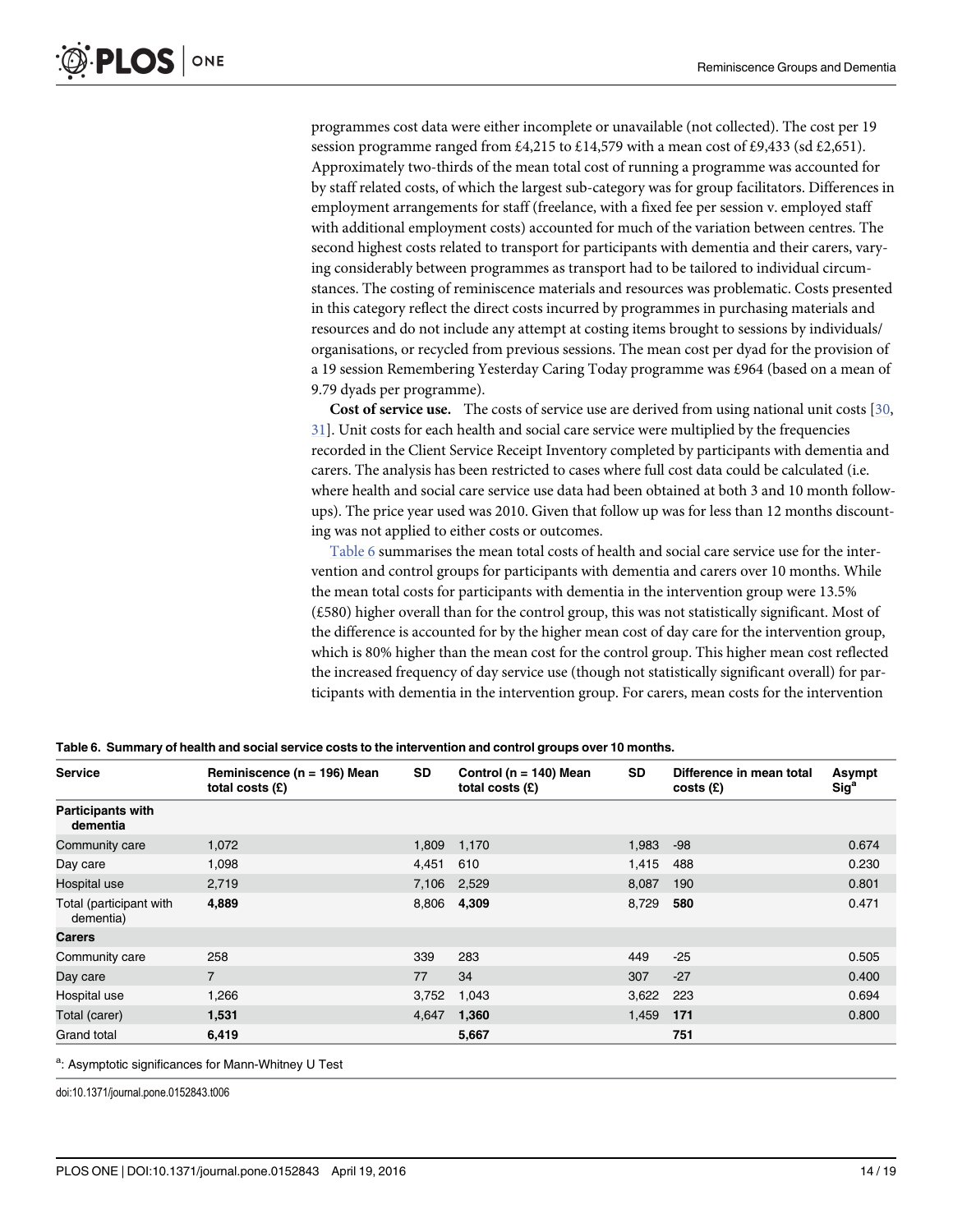|                                                      | Intervention<br>$(n = 196)$ | Control<br>$(n = 140)$ | <b>Difference</b>       |
|------------------------------------------------------|-----------------------------|------------------------|-------------------------|
| Mean total cost in $E(SD)$                           | 5853 (8806)                 | 4309 (8729)            | 1544                    |
| Mean QoL-AD score (SD)                               | 37.013 (4.768)              | 36.416 (4.692)         | 0.597                   |
| Incremental Cost-Effectiveness Ratio (£)<br>(95% CI) |                             |                        | 2586 (-20280;<br>24340) |

Table 7. Summary of results of the cost-effectiveness analysis for participants with dementia using QoL-AD as a measure of effectiveness.

doi:10.1371/journal.pone.0152843.t007

group were 12.7% higher overall than the control group over the 10 month period (£171), although again this was not statistically significant.

Cost-effectiveness analysis. The incremental cost-effectiveness for the QoL-AD was  $£2,586$  (i.e. the mean cost of a one point change on the scale reflecting an improvement in quality of life) (Table 7). It should be noted that the 95% confidence intervals for this estimate were extremely broad, and as they include zero, the ratio is not statistically significant. In view of the lack of clinical effectiveness, and the higher costs associated with the intervention group, the generation of cost-effectiveness acceptability curves was not appropriate.

Cost-utility analysis. Cost-utility analysis was undertaken separately for participants with dementia and their carers using the total cost of health and social care services and QALYs generated from the self-completed EQ-5D. Cases included all those for whom complete cost data were available ( $n = 336$ ).

While a full cost-utility analysis had been planned as part of the economic evaluation of the REMCARE trial, the results showed that generating cost-effectiveness acceptability curves would not be meaningful. The mean costs of health and social care service use were higher for the intervention group (Table  $6$ ) and the costs of the joint reminiscence and maintenance sessions only applied to the intervention arm, giving a higher overall mean cost for the intervention group compared to the control group. Coupled with the lack of any statistically significant effect from the self-reported EQ-5D, this indicated that the intervention could not be costeffective. Results shown in Table 8 confirm that the mean difference in QALYs between intervention and control arms for both participants with dementia and carers were negligible. Given that these would generate meaninglessly high incremental cost per QALY figures, they have not been calculated.

#### **Discussion**

This trial does not provide support for the effectiveness of joint reminiscence groups for people with dementia and their carers in relation to intention to treat analyses of primary or secondary

|  |  |  |  | Table 8. Summary of results of the cost-utility analysis. |  |
|--|--|--|--|-----------------------------------------------------------|--|
|--|--|--|--|-----------------------------------------------------------|--|

|                                 | Person with dementia               |                        |                   | Carer                       |                        |                   |
|---------------------------------|------------------------------------|------------------------|-------------------|-----------------------------|------------------------|-------------------|
|                                 | <b>Reminiscence</b><br>$(n = 196)$ | Control<br>$(n = 140)$ | <b>Difference</b> | Reminiscence<br>$(n = 196)$ | Control<br>$(n = 140)$ | <b>Difference</b> |
| Mean total<br>cost in £<br>(SD) | 5853 (8806)                        | 4309<br>(8729)         | 1544              | 2495 (3866)                 | 1359<br>(3743)         | 1136              |
| Mean<br><b>QALYs</b><br>(SD)    | 0.644(0.141)                       | 0.643<br>(0.150)       | 0.001             | 0.632(0.175)                | 0.633<br>(0.179)       | $-0.000$          |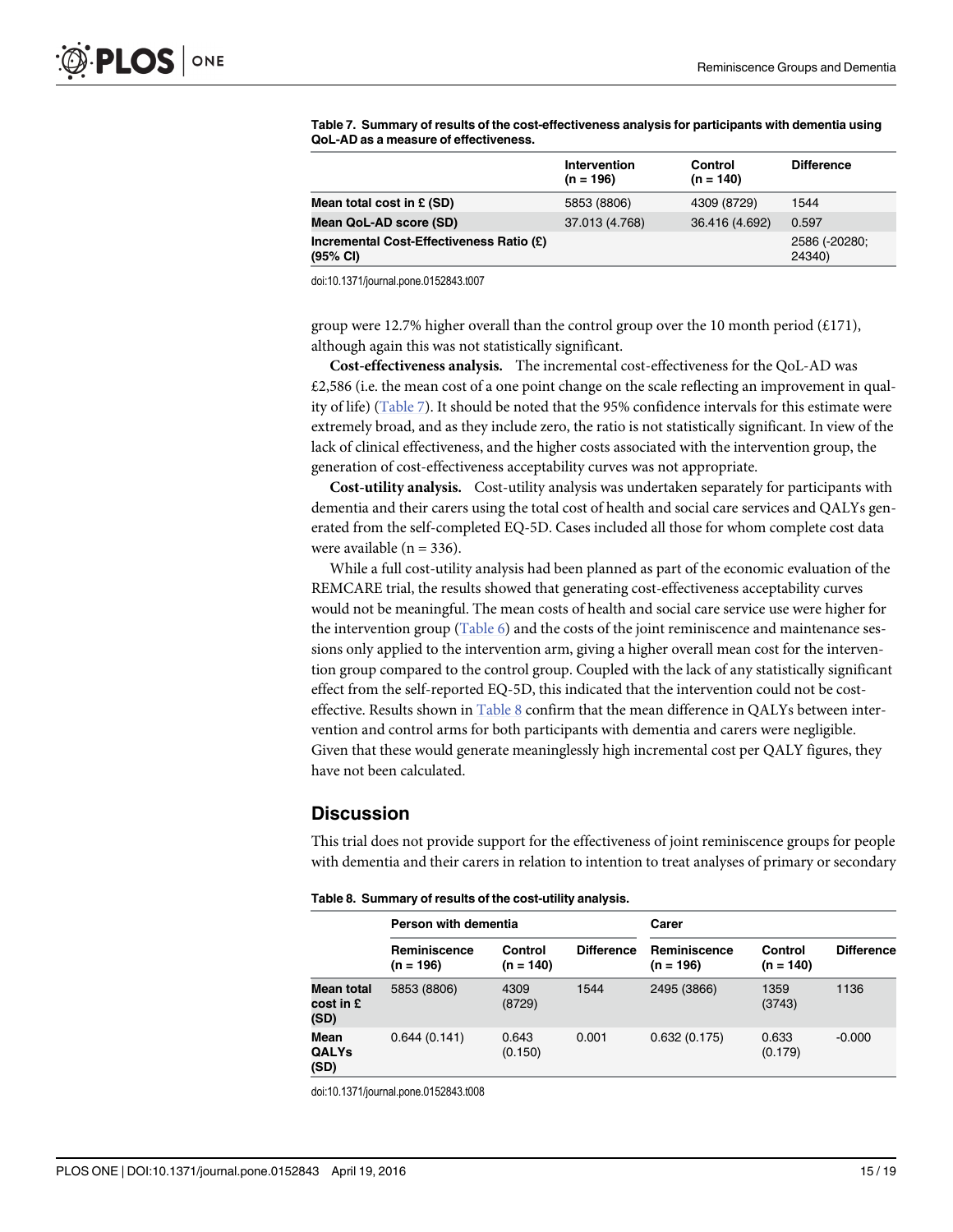<span id="page-15-0"></span>outcomes. At 10 months, carers in the reminiscence groups reported higher anxiety on the GHQ sub-scale whilst those allocated to usual treatment showed a reduced level of anxiety at this point. The compliance analysis suggests there are some benefits in terms of autobiographical memory, relationship quality and quality of life (EQ-5D) for people with dementia who attend sessions as planned. This must however be viewed in the context of potential raised stress in their carers and the lack of improvement on the dementia-specific quality of life measure (QoL-AD). The primary end point effectiveness results of this trial mean that the intervention could not be cost-effective. There were few statistically significant differences in the frequency and total cost of NHS, social care and voluntary sector service use between groups. The intervention group reported using more local authority and NHS day care services and day care hospital services than the control group over the ten month study period. It is not clear why this should be the case; it is possible that increased social contact through attending joint reminiscence groups may increase service uptake through improved knowledge of local service provision and availability.

This is by far the largest rigorous trial of any reminiscence intervention for people with dementia in the world literature and reports the first economic evaluation alongside a trial of joint reminiscence groups. Group facilitators received training from the originator of the approach and followed a detailed manual. The proportion of participants randomized to the intervention and receiving it as planned over the ten month period was less than 60%, with 11% attending no group sessions at all and a quarter attending three or fewer sessions.

The current study systematically collected only a limited amount of process data, and reasons for non-attendance are not clear. Attrition was greater in the treatment as usual group. The compliance findings may reflect a 'survivor' effect, with those able to continue having higher scores on certain measures, unrelated to the intervention. However, the analyses controlled for baseline levels of each measure, as well as key demographic factors.

One of the challenges of research in dementia care is to balance the outcomes for people with dementia and their carers, especially where these seem to potentially conflict. The current study used a limited range of carer outcome measures, which tended to focus on negative outcomes, rather than positive well-being. It is possible there may have been some benefits to carers which were not measured.

The lack of positive results from this study is unexpected and contrasts with the findings from our pilot trial platform [\[32\]](#page-18-0) where 12 weeks of joint reminiscence groups were associated with significant benefits to both autobiographical memory and to carer depression; the control group showed a decline in these outcomes over the three months of the study, whereas those receiving reminiscence maintained their baseline levels. Similarly, the Cochrane review [[7](#page-17-0)] of reminiscence for dementia also found significant improvements in cognition and mood after 4–6 weeks and reduced carer stress. The results are also not consistent with systematic reviews [\[5](#page-17-0)] suggesting that involving people with dementia and carers together in an intervention leads to better outcomes for family care-givers.

Three aspects are important to consider further, and are informed both by feedback which was collected systematically as part of the programme, and by a qualitative study involving indepth interviews with 18 family carers who had attended RYCT groups in a subsequent study [\[33](#page-18-0)]. Firstly, the lack of positive findings stands in contrast to the reported enjoyment and benefits reported by participants and facilitators. Several groups chose to continue beyond the funded ten-month period. Of 215 participants responding to a feedback survey at the end of the weekly groups, all but 3 said that they would recommend the programme to a friend. There is an argument that interventions for people with dementia should be evaluated in relation to their immediate, within-session effects, rather than focusing on longer-term changes [\[34\]](#page-18-0). Secondly, despite signing up and consenting to a study involving reminiscence groups, many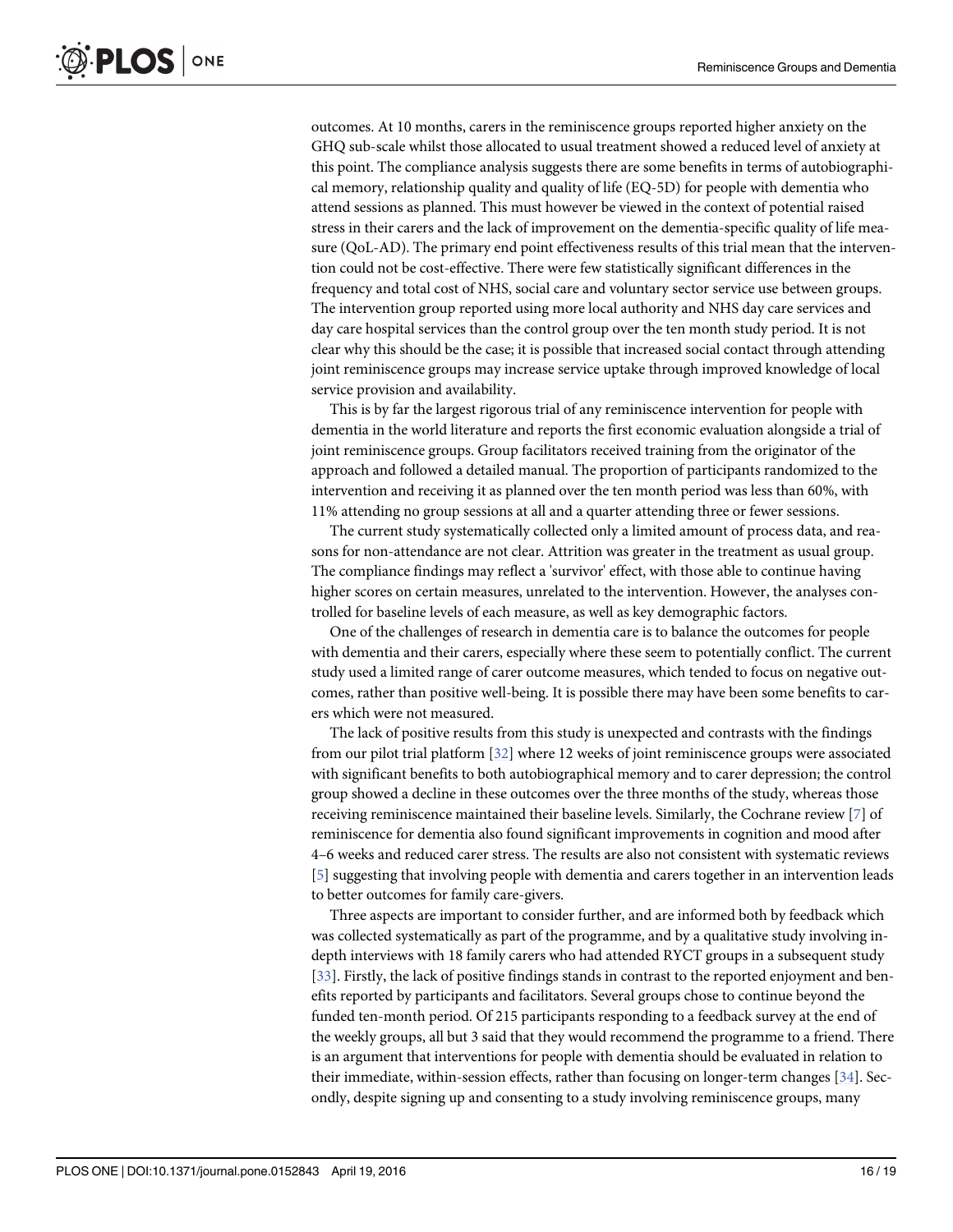<span id="page-16-0"></span>people did not take up the groups, or maintain attendance. For some, health problems or change of circumstances limited attendance, but some carers expressed discomfort with groups or expressed doubts about the potential benefits, and there were examples of people with dementia enjoying the groups but being withdrawn by their carer who was less enthusiastic. Outside the research context, joining such a group would be more a matter of personal preference with perhaps scope for the person with dementia to attend alone. It appears that other modalities for enhancing relationships between people with dementia and their carers need to be explored. Thirdly, this study has highlighted increased anxiety in carers, with higher stress reported by carers attending a greater number of group sessions. Examples of similar negative effects have been reported in other studies where the carer has participated in a therapeutic approach with the person with dementia [\[35,36\]](#page-18-0). The increased use of day care in the intervention group may be relevant, with one study suggesting that day care may be associated with lower carer mood [[37](#page-18-0)]. Documented negative aspects of the intervention, from the perspectives of carers include exposure to people with more advanced dementia offering an 'unwelcome vision of the future'; disappointment when the person responds well in the group, and then returns to their usual condition later; lack of respite and lack of attention to the carer's needs, and feeling guilty at not being able to implement new skills learned in the group [\[33\]](#page-18-0). These results should encourage reappraisal of the move towards encouraging joint interventions which reflect the current emphasis on 'relationship-centred care' [[38](#page-18-0)]. Many people did engage with the intervention, and clearly enjoyed the activities and social aspects. The expectation that interventions in dementia care should always have a sustained benefit outside the immediate context may also need to be re-considered, so that clear expectations for participants and practitioners may be established. Reminiscence may be one example of a leisure activity, enjoyed by many, that can contribute to a rich and varied lifestyle for people with mild to moderate dementia.

#### **Transparency**

The trial protocol is available at [http://www.biomedcentral.com/content/pdf/1745-6215-10-64.](http://www.biomedcentral.com/content/pdf/1745-6215-10-64.pdf) [pdf](http://www.biomedcentral.com/content/pdf/1745-6215-10-64.pdf) and the full study report at <http://www.journalslibrary.nihr.ac.uk/hta/volume-16/issue-48>. All authors had full access to all of the data (including statistical reports and tables) in the study and can take responsibility for the integrity of the data and the accuracy of the data analysis. The lead author (RTW) (the manuscript's guarantor) affirms that the manuscript is an honest, accurate, and transparent account of the study being reported; that no important aspects of the study have been omitted; and that there are no discrepancies from the study as planned.

#### Supporting Information

[S1 CONSORT Checklist.](http://www.plosone.org/article/fetchSingleRepresentation.action?uri=info:doi/10.1371/journal.pone.0152843.s001) Consort checklist for the REMCARE study. (PDF)

[S1 Protocol.](http://www.plosone.org/article/fetchSingleRepresentation.action?uri=info:doi/10.1371/journal.pone.0152843.s002) REMCARE protocol approved by Ethics Committee. (PDF)

#### Acknowledgments

We thank Pam Schweitzer, who developed the RYCT approach, for her encouragement in developing the project. We are grateful to all the group facilitators and volunteers, for delivering the intervention. We thank all those involved in recruitment and data collection, (including DeNDRoN, NEURODEM Cymru and NISCHR CRC staff) as well as the independent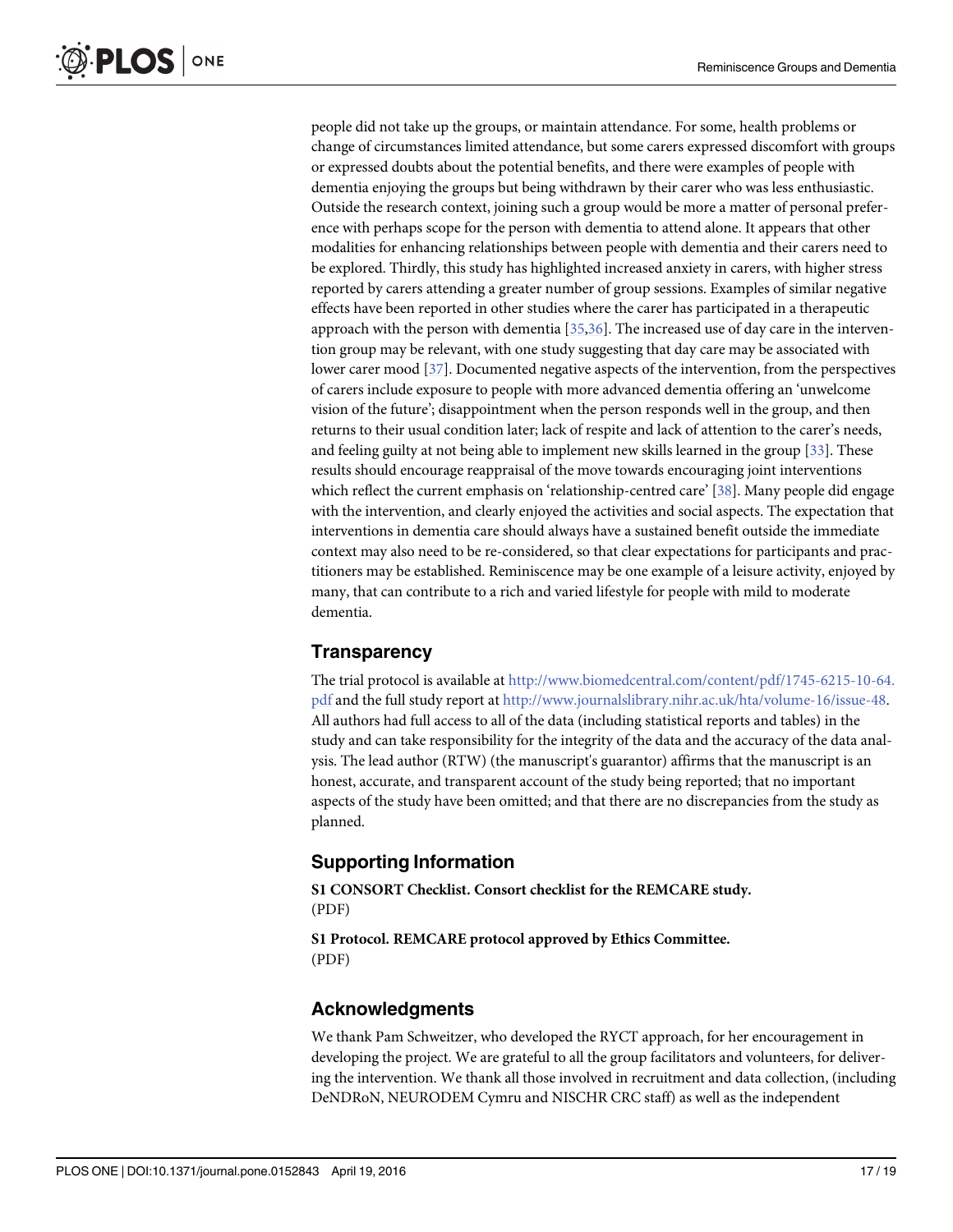<span id="page-17-0"></span>members of the Trial Steering Committee and Data Monitoring & Ethics Committee. The views and opinions expressed here are those of the authors and not necessarily those of the NIHR HTA Programme or the Department of Health.

#### Author Contributions

Conceived and designed the experiments: RTW EB MO IR. Performed the experiments: RTW MO EB IR RTE JK EMC VO JR ZH BH. Analyzed the data: RTW ZH IR RTE BH. Wrote the paper: RTW MO EB IR RTE JK EMC VO JR ZH BH.

#### **References**

- [1.](#page-1-0) Orrell M, Aguirre E, Spector A, Hoare Z, Woods RT, Streater A, et al. Maintenance cognitive stimulation therapy for dementia: single-blind, multicentre, pragmatic randomised controlled trial. Br J Psychiatry 2014: doi: [10.1192/bjp.bp.113.137414](http://dx.doi.org/10.1192/bjp.bp.113.137414)
- [2.](#page-1-0) Olazaran J, Reisberg B, Clare L, Cruz I, Pena-Casanova J, del Ser T, et al. Non-pharmacological therapies in Alzheimer's disease: a systematic review of efficacy. Dement Geriatr Cogn Disord 2010; 30:161–178. doi: [10.1159/000316119](http://dx.doi.org/10.1159/000316119) PMID: [20838046](http://www.ncbi.nlm.nih.gov/pubmed/20838046)
- [3.](#page-1-0) NICE-SCIE. Dementia: supporting people with dementia and their carers in health and social care: Clinical Guideline 42. London: National Institute for Health and Clinical Excellence; 2006.
- [4.](#page-1-0) Fossey J, Ballard C, Juszczak E, James I, Alder N, Jacoby R, et al. Effect of enhanced psychosocial care on antipsychotic use in nursing home residents with severe dementia: cluster randomised trial. BMJ 2006 23 March 2006; 332:756–758. PMID: [16543297](http://www.ncbi.nlm.nih.gov/pubmed/16543297)
- [5.](#page-1-0) Brodaty H, Green A, Koschera A. Meta-analysis of psychosocial interventions for caregivers of people with dementia. J Am Geriatr Soc 2003; 51:657–664. PMID: [12752841](http://www.ncbi.nlm.nih.gov/pubmed/12752841)
- [6.](#page-1-0) Gibson F. The past in the present: using reminiscence in health and social care. Baltimore: Health Professions Press; 2004.
- [7.](#page-2-0) Woods B, Spector A, Jones C, Orrell M, Davies S. Reminiscence therapy for people with dementia (review). The Cochrane Database of Systematic Reviews Chichester: Wiley; 2005.
- [8.](#page-2-0) Wang J. Group reminiscence therapy for cognitive and affective function of demented elderly in Taiwan. Int J Geriatr Psychiatry 2007; 22:1235–1240. PMID: [17503545](http://www.ncbi.nlm.nih.gov/pubmed/17503545)
- 9. Gudex C, Horsted C, Jensen AM, Kjer M, Sørensen J. Consequences from use of reminiscence—a randomised intervention study in ten Danish nursing homes. BMC Geriatr 2010; 10:33. doi: [10.1186/](http://dx.doi.org/10.1186/1471-2318-10-33) [1471-2318-10-33](http://dx.doi.org/10.1186/1471-2318-10-33) PMID: [20525395](http://www.ncbi.nlm.nih.gov/pubmed/20525395)
- [10.](#page-2-0) Subramaniam P, Woods B. Towards the therapeutic use of information and communication technology in reminiscence work for people with dementia: a systematic review. Int J Computers in Healthcare 2010; 1(2):106–125.
- [11.](#page-2-0) Russell D, Hoare Z, Whitaker R, Whitaker CJ, Russell IT. Generalised method for adaptive randomisa-tion in clinical trials. Stat Med 2011; 30(9):922-934. doi: [10.1002/sim.4175](http://dx.doi.org/10.1002/sim.4175) PMID: [21284014](http://www.ncbi.nlm.nih.gov/pubmed/21284014)
- [12.](#page-3-0) Pattie AH, Gilleard CJ. Manual for the Clifton Assessment Procedures for the Elderly (CAPE). Sevenoaks: Hodder & Stoughton Educational; 1979.
- [13.](#page-4-0) Schweitzer P, Bruce E. Remembering Yesterday, Caring Today: reminiscence in dementia care: a guide to good practice. London: Jessica Kingsley; 2008.
- [14.](#page-4-0) Woods RT, Bruce E, Edwards RT, Hounsome B, Keady J, Moniz-Cook E, et al. Reminiscence groups for people with dementia and their family carers: pragmatic eight-centre randomised trial of joint reminiscence and maintenance versus usual treatment: a protocol. Trials 2009; 10:64. doi: [10.1186/1745-](http://dx.doi.org/10.1186/1745-6215-10-64) [6215-10-64](http://dx.doi.org/10.1186/1745-6215-10-64) PMID: [19642992](http://www.ncbi.nlm.nih.gov/pubmed/19642992)
- [15.](#page-4-0) Logsdon RG, Gibbons LE, McCurry SM, Teri L. Assessing quality of life in older adults with cognitive impairment. Psychosom Med 2002; 64:510-519. PMID: [12021425](http://www.ncbi.nlm.nih.gov/pubmed/12021425)
- [16.](#page-4-0) Thorgrimsen L, Selwood A, Spector A, Royan L, de-Madariaga-Lopez M, Woods RT, et al. Whose quality of life is it anyway? The validity and reliability of the Quality of Life—Alzheimer's Disease (QoL-AD) Scale. Alzheimer Dis Assoc Disord 2003; 17(4):201–208. PMID: [14657783](http://www.ncbi.nlm.nih.gov/pubmed/14657783)
- [17.](#page-4-0) Goldberg DP, Hillier VF. A scaled version of the General Health Questionnaire. Psychol Med 1979; 9:139–145. PMID: [424481](http://www.ncbi.nlm.nih.gov/pubmed/424481)
- [18.](#page-4-0) Donaldson C, Tarrier N, Burns A. Determinants of carer stress in Alzheimer's disease. Int J Geriatr Psy-chiatry 1998; 13(4):248-256. PMID: [9646153](http://www.ncbi.nlm.nih.gov/pubmed/9646153)